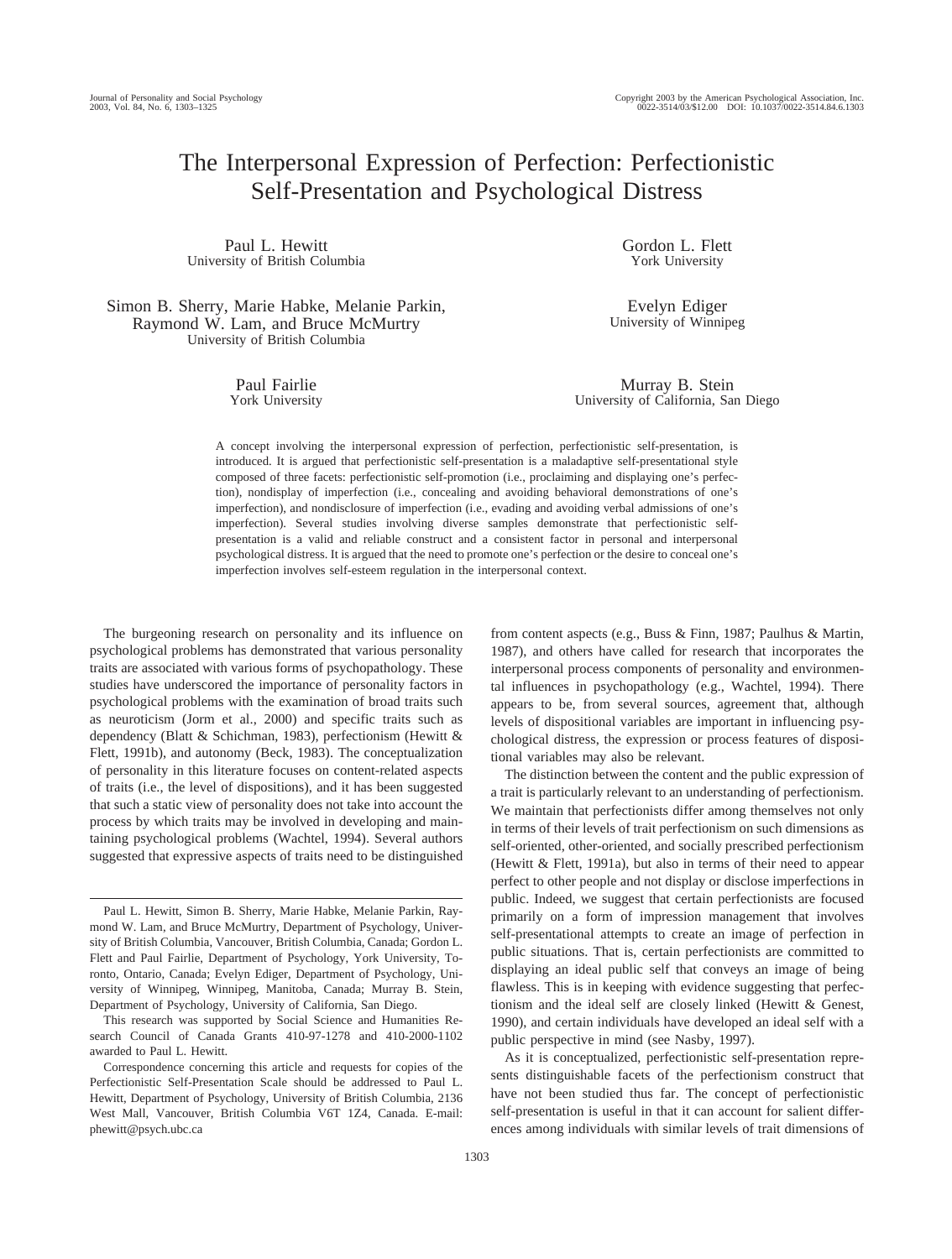perfectionism, as described by Hewitt and Flett (1991b). For instance, consider two individuals who are both characterized by high levels of socially prescribed perfectionism (perceived requirement to be perfect on the basis of others' expectations). One individual responds to the imposed pressure to be perfect by becoming rebellious and resentful, and this person makes it clear to everyone that he or she has little interest in striving for perfection (for a broader description, see Flett, Hewitt, Oliver, & Mac-Donald, 2002). Thus, the distress experienced by this individual involves a significant amount of anger and hostility. In contrast, the other individual responds to the imposed pressure to be perfect by trying to convince others that he or she is perfect, perhaps by trying to minimize mistakes made in public. That is, this second person is different in that he or she is actively trying to keep up appearances and live up to the unrealistic expectations imposed on the self by other people or by society as a whole. This person is different in that he or she has a stylistic personality trait that reflects the desire to appear perfect to others. This person is also high in the desire for approval, and has a high level of public self-consciousness that is focused on being attuned cognitively to public situations and events that can be used to present the self in an ideal manner.

In this article, we provide an examination of the interpersonal expression of a putative vulnerability factor, namely perfectionism, by providing a conceptualization and empirical demonstration from a self-presentation perspective.<sup>1</sup> Specifically, we suggest that there are individual differences in the extent to which individuals are concerned with appearing perfect to others and with avoiding displays or disclosures of their perceived imperfections. Moreover, consistent with interpersonal models (e.g., Horowitz, Rosenberg, Baer, Ureno, & Villasenor, 1988), we wish to show that there are both self-related and socially related maladaptive outcomes of this expressional style and that these outcomes are not accounted for solely by trait levels of perfectionism or by related variables.

The relevance of perfectionistic behavior has been described from a variety of perspectives, and, over the past decade, has been investigated in numerous contexts (for a review, see Flett & Hewitt, 2002). One focus has been to show that trait dimensions of perfectionism are important constructs in predicting psychological difficulties (Frost, Marten, Lahart, & Rosenblate, 1990; Hewitt & Flett, 1991b; Hewitt & Flett, 2002). For example, research has shown that self-oriented perfectionism functions as a vulnerability factor in unipolar depression (Hewitt & Flett, 1993a; Hewitt, Flett, & Ediger, 1996). Moreover, other-oriented perfectionism has been linked to marital and relationship difficulties (Habke, Hewitt, & Flett, 1999; Hewitt, Flett, & Mikail, 1995), whereas a third dimension, socially prescribed perfectionism, has been associated with psychological problems, most notably, suicide ideation, threat, and attempts (Chang, 1998; Hewitt, Norton, Flett, Callander, & Cowan, 1998).

Although there are numerous contexts that promote the tendency to minimize the public display or disclosure of mistakes, our focus is on perfectionistic self-presentation as a pervasive and stable interpersonal style that can be regarded as a component of personality. Perfectionistic self-presentation is conceptualized as a stylistic trait, as defined by Buss and Finn (1987), and involves an expression of perfectionistic behavior. This aspect of the perfectionism construct is related to trait perfectionism dimensions, such as self-oriented or socially prescribed perfectionism, to the extent that they are all part of a broader perfectionism construct; however, perfectionistic self-presentation also has some clear distinguishing features. Whereas the trait dimensions reflect a need to be perfect, perfectionistic self-presentation reflects a need to simply appear to be perfect. We regard this style as an extreme, deceptive form of self-presentation that reflects a pervasive neurotic style and represents a maladaptive form of self-presentation (Bem, 1972). Others have suggested there are positive and negative aspects of selfpresentation (Arkin, 1981; E. E. Jones & Pittman, 1982; Schlenker & Weigold, 1992); however, we believe that all facets of perfectionistic self-presentation are associated with personal and interpersonal distress.

A number of other authors have alluded to the selfpresentational tendencies of perfectionists. For instance, Sorotzkin (1985) indicated that perfectionists' compelling need for admiration and acceptance are manifested in a socially acceptable facade that protects them from rejection and promotes "to-be-admired" qualities. Empirical research has confirmed that perfectionists, especially those with high levels of socially prescribed perfectionism, use self-presentational strategies, such as self-handicapping and face-saving, as a way of managing social impressions (Hobden & Pliner, 1995). Such behavior not only motivates the perfectionist to appear capable and strong, it also helps the individual avoid situations that would make others believe that he or she is a failure. Research by Frost et al. (1995) has shown that the general concern that perfectionists have with impression management is often focused on covering up mistakes. The authors had participants perform tasks that involved high or low frequency of mistakes and found that those with high concern over mistakes were less willing to disclose their mistakes (also see Frost et al., 1997). The current research builds on these findings by proposing the construct of perfectionistic self-presentation as a generalized and stable aspect of personality.

# Facets of Perfectionistic Self-Presentation

Just as it has been shown that trait perfectionism is multidimensional (Hewitt & Flett, 1991b), we propose different facets of the perfectionistic self-presentation construct. These facets will be correlated to the extent that they all represent the broader construct of perfectionistic self-presentation, but the facets will have differential associations with other variables, including measures of distress.

Three facets of perfectionistic self-presentation are proposed. One factor that distinguishes these facets is whether the focus is on perfectionistic self-promotion designed to attempt to demonstrate one's supposed perfection to others versus an orientation that involves minimizing the public display and/or disclosure of mistakes, flaws, and shortcomings. This distinction derives from the self-presentation and self-regulation literatures that distinguish between proclaiming a desired identity by attempting to promote flawlessly positive aspects of the self in interactions with others and disavowing an undesired identity by concealing or excluding the presentation of any perceived negative aspects of the self (Higgins, 1998; M. R. Leary, 1993; Roth, Harris, & Snyder, 1988).

<sup>&</sup>lt;sup>1</sup> We have also suggested that automatic perfectionistic cognitions reflect a private expression of perfectionism (Flett, Hewitt, Blankstein, & Gray, 1998).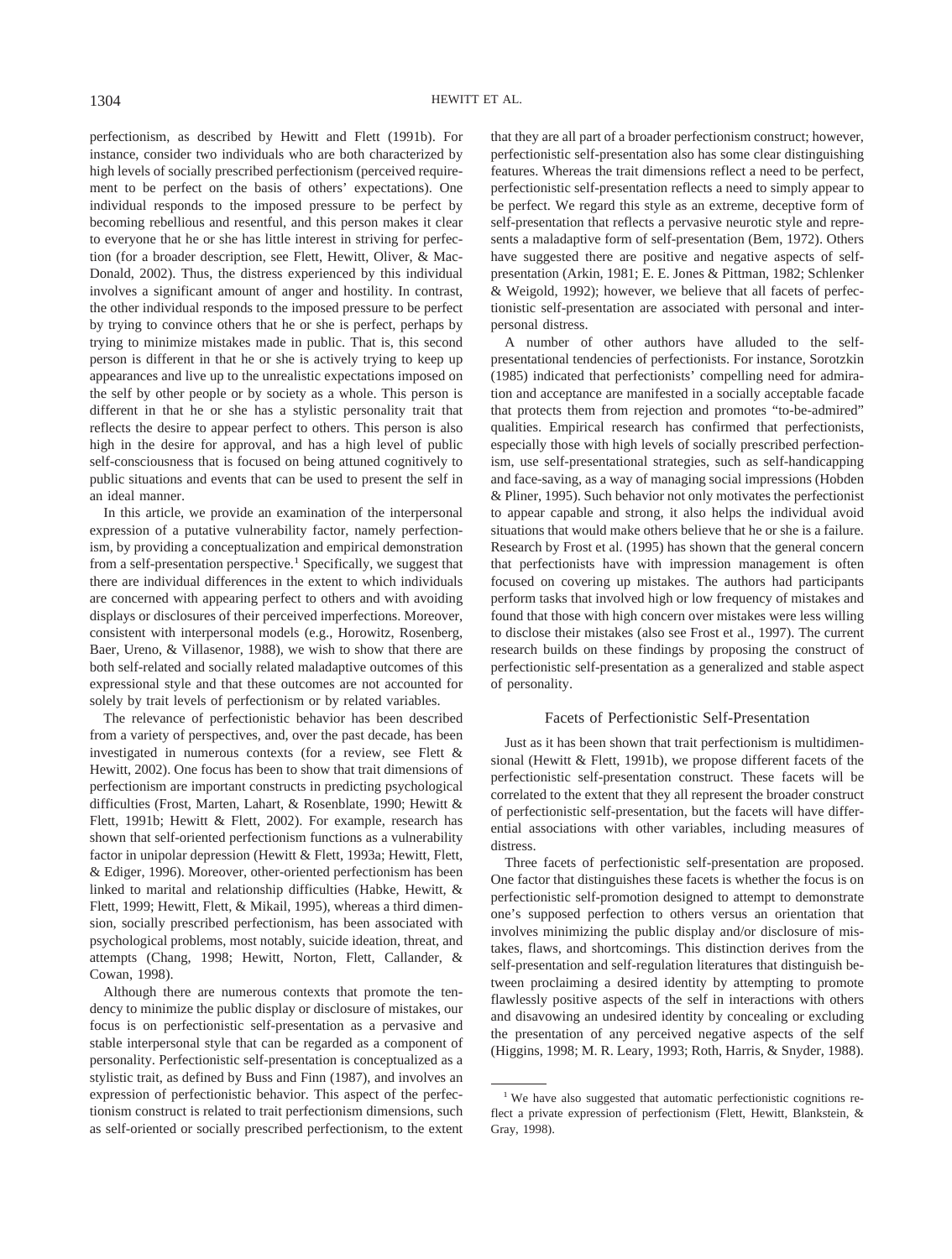In this work, we maintain that the distinction between promotion and concealment in self-presentation is central to an understanding of perfectionistic self-presentation. Perfectionistic self-presentation has two general motivational components involving striving to present one's "perfection" or striving to avoid revealing any of one's "imperfections." These facets are similar to and extend the descriptions of narcissistic and neurotic perfectionists by Sorotzkin (1985) by acknowledging that these different perfectionistic tendencies will also include a self-presentational component that involves public manifestations of perfectionism. Whereas narcissistic perfectionists try to gain admiration and respect from others through presentations of prideful, superior characteristics, and illustrations that perfection has been attained, neurotic perfectionists attempt to obtain and maintain acceptance and caring from others, in part, by engaging in defensive behaviors designed to conceal shortcomings. The impression management goal of narcissistic perfectionism is to portray the self as perfect, whereas the impression management goal of neurotic perfectionism is to avoid portraying the self in any way as imperfect. It is important to reiterate that narcissistic forms of perfectionistic self-presentation still reflect uncertainties about the self. One major difference between perfectionistic self-presentation and both narcissistic and neurotic perfectionism is that the individual with excessive levels of perfectionistic self-presentation may not strive and actually attempt to be perfect, whereas, according to Sorotzkin, both narcissistic and neurotic perfectionists strive to live up to an ideal of perfection.

The style of promoting one's perfection involves actively proclaiming and displaying one's perfection. This is similar to the "self-promotion" presentational style described in E. E. Jones and Pittman (1982), and involves attempts to impress others with displays of flawless abilities and competence and to gain admiration and respect. The person attempts to look, demonstrate, or behave in a perfect manner to others. Thus, the individual communicates a picture of being flawlessly capable, moral, socially competent, absolutely successful, and so forth. This display will, purportedly, allow the individual to attain a favorable reputation, gain respect and admiration, and be viewed as perfect. We maintain that this type of self-presentation is pathologically driven and interpersonally aversive.

The second facet of perfectionistic self-presentation entails an avoidant or exclusionary style of behavior and involves concern over overt demonstrations of imperfection. The desire to refrain from displaying any imperfections involves attempting to prevent others from seeing the individual behaving in any "less-thanperfect" manner. That is, there is a concern with not demonstrating, behaviorally, one's perceived shortcomings and imperfections. Horney (1950) stated that individuals who attempt to live up to their ideal selves not only have an overdependence on others, but also fear making mistakes and have a decided hypersensitivity to criticism. The consequence of this is to "ward off disconfirmation . . . by covering up personal flaws before others become aware of them" (Horney, 1950, p. 120). Such behavior is exhibited by individuals with an excessive need to avoid appearing imperfect and can, purportedly, serve to decrease the probability of disapproval. Individuals with high levels of this self-presentation dimension should avoid situations where their behavior will become the focus of scrutiny by others, and where personal shortcomings, mistakes, inabilities, or failures may be revealed.

The third facet of perfectionistic self-presentation is also an avoidant style and involves avoidance of verbal disclosures of any perceived, personal imperfections. The notion that perfectionists are especially unlikely to verbally express concerns and admit mistakes to others is consistent with reports that perfectionistic individuals have a fear of interpersonal rejection that motivates their perfectionistic behavior (Weisinger & Lobsenz, 1981) and that perfectionists who are concerned about negative evaluation are less verbally expressive in social situations (Flett, Hewitt, & DeRosa, 1996). A tendency to avoid disclosing negative attributes of the self would be in keeping with research suggesting that perfectionists with concerns about social evaluation tend to be anxious (Flett, Hewitt, Endler, & Tassone, 1994) and describe themselves as unwilling to disclose mistakes when in a threatening situation (Frost et al., 1995). Individuals with excessive levels of this facet should be more likely to avoid situations that involve admitting or discussing their perceived shortcomings.

In the studies that follow, we describe research that was conducted initially to establish empirically that individual differences in perfectionistic self-presentation exist. A central goal of this research was to confirm the multidimensionality of perfectionistic self-presentation and to clarify the nature of the construct. Additionally, we examined the association between perfectionistic selfpresentation and both self-related distress in the form of low self-regard, negative affect, depression, and anxiety symptoms, and socially related distress in the form of facets of social selfesteem and social anxiety. We also attempted to show that links with distress are evident after controlling for individual differences in personality variables, including trait perfectionism, supporting the distinction between other personality constructs and perfectionistic self-presentation.

## Study 1

In Study 1, our main purpose was to understand more about the nature of perfectionistic self-presentation as a personality construct by developing a multifaceted measure, the Perfectionistic Self-Presentation Scale (PSPS). Although extant perfectionism measures assess the level of dispositions or attitudes, they do not evaluate how people behave in expressing the dispositions. The measure was developed according to the construct validation approach (Jackson, 1970). Several other issues were explored. First, we assessed the association between the PSPS and trait dimensions of perfectionism using the Multidimensional Perfectionism Scale (MPS; Hewitt & Flett, 1991b). It was expected that the perfectionistic self-presentation facets would be correlated to a greater degree with self-oriented and socially prescribed perfectionism than with other-oriented perfectionism. This is because self-oriented and socially prescribed perfectionism both involve requirements of perfection for the self, whereas other-oriented perfectionism involves requiring perfection of others. Second, because perfectionistic self-presentation may be a stylistic aspect of personality, we investigated the stability of the facets. Third, it is important to establish that individual differences in perfectionistic selfpresentation can be identified independent of the assessment method and that levels of perfectionistic self-presentation can be discerned in interpersonal situations. Two samples of participants completed the PSPS and were rated by others in terms of their displayed levels of perfectionistic self-presentation. Last, because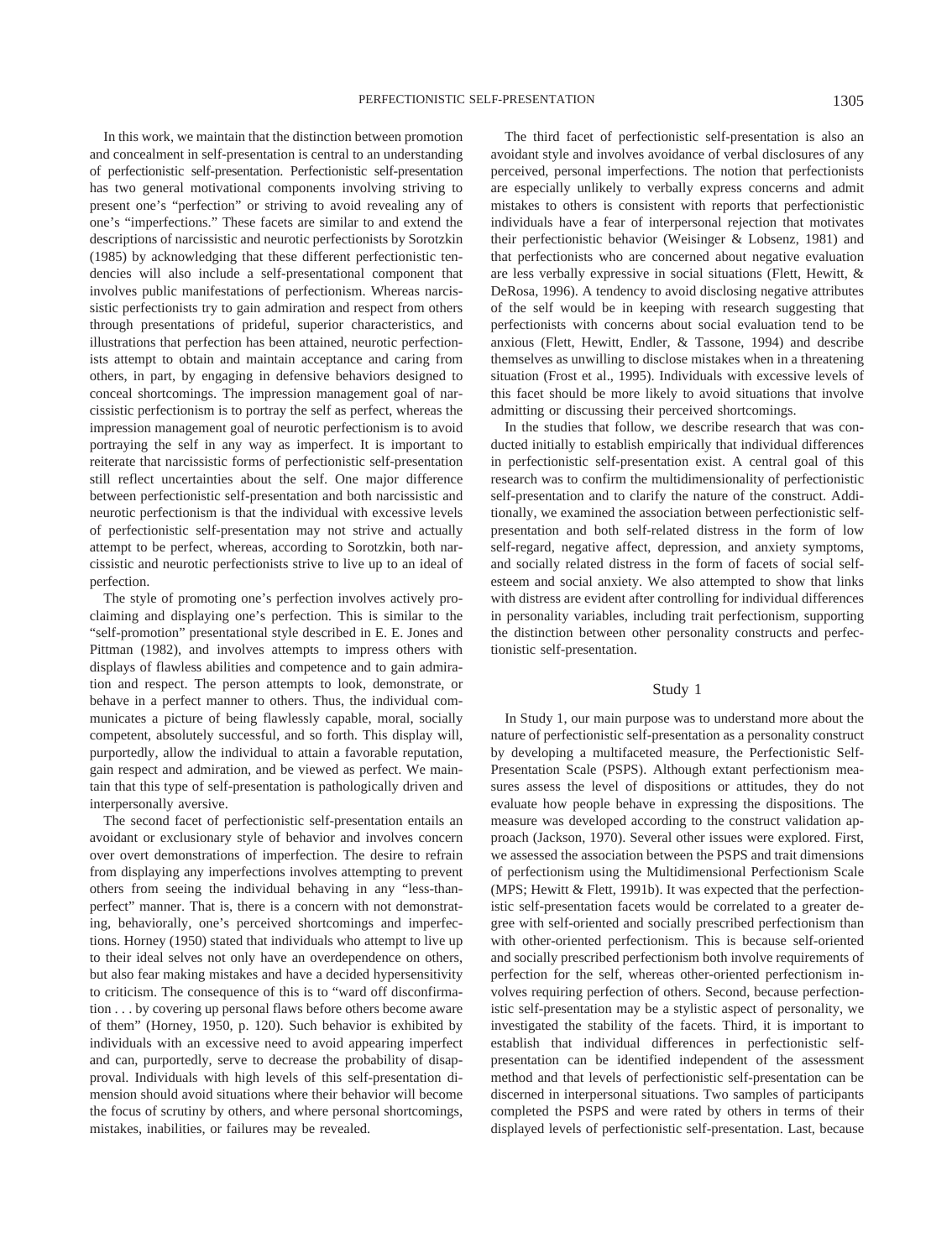we wished to determine the generalizability of the structure and associations, we used diverse samples.

## *Method*

## *Participants*

*Sample 1.* The initial sample was composed of 661 university students (approximately 191 men and 430 women, $2$  40 undeclared; age was not available) from a psychology department subject pool. A subsample of 136 students (47 men and 89 women) also completed a trait measure of perfectionism, the MPS (Hewitt & Flett, 1991b).

*Sample 2.* A second sample of 501 community members (214 men and 286 women, 1 undeclared), with a mean age of 29.14 years  $(SD = 10.37)$ , completed the PSPS items and the MPS.

*Sample 3.* A third sample comprising a heterogeneous clinical sample of 1,041 psychiatric patients (440 men and 599 women, 2 undeclared) with an average age of 38.88 years  $(SD = 11.36)$  also participated. This sample was composed mainly of outpatients with affective, anxiety, and adjustment disorders from two large psychiatric hospitals. Patients were excluded from this sample (and all other clinical samples below) if there were current psychotic or organic symptoms or if their education level was lower than the 8th grade. A subsample of 298 men and 334 women (mean age  $=$  39.13 years,  $SD = 11.80$ ), with mainly affective disorders, completed the MPS.

*Sample 4.* The participants in this sample were 222 psychology students (51 men and 171 women) from a psychology subject pool. The mean age of the sample was 19.15 years  $(SD = 2.84)$ .

*Sample 5.* This was a heterogeneous psychiatric sample of 90 patients with a variety of disorders. There were 45 men and 45 women, and the mean age was  $36.20$  years  $(SD = 11.06)$ . The mean education level was 15.08 years  $(SD = 3.03)$ , and 55 participants were single.

*Sample 6.* A sample of 47 second- and third-year university students (10 men, 37 women; mean age  $= 23.11$  years,  $SD = 6.55$ ) was used to assess test–retest reliability.

*Sample 7.* The sample comprised 27 men and 77 women from a depression self-help organization. The mean age was 46.57 years  $(SD = 13.37)$ , and 76 participants had some high school education.

#### *Materials*

*Perfectionistic Self-Presentation Scale (PSPS).* Following Jackson (1970), an initial pool of 71 items capturing the broad domains of perfectionistic self-presentation was developed by Paul L. Hewitt and Gordon L. Flett and a group of four graduate students who had just completed a course section on item writing. Items were constructed in reverse- and nonreversekeyed format, and instructions were written asking potential participants to rate their agreement with the statements on 7-point Likert scales. A total of 11 items were dropped because of duplication of content or inappropriate wording. Item analysis procedures on the remaining 60 items were used to further reduce the pool of items on the basis of preliminary administration to a group of 85 first-year university students (16 men and 69 women). Items were dropped if the item mean was greater than 5 or less than 3, or if the standard deviation was less than 1.00. Item-to-subscale total correlations were calculated to eliminate items that had very low or very high values (see Hewitt & Flett, 1991b). This left 40 items that were used in the first sample to be reported below.

#### *Procedure*

The participants in Sample 1 completed the item set for course credit. The participants in Samples 2 and 3 were tested individually or in small groups as part of larger studies. In Sample 4, after targets completed the PSPS, close friends or relatives rated participants on PSPS facets. In Sample 5, clinicians, who had observed patients during a standard clinical interview, rated patients on PSPS facets. Patients completed the PSPS following the interview. The participants in Sample 6 completed the PSPS twice in a 3-week period and the patients in Sample 7 completed the PSPS twice with a 4-month lag.

#### *Results*

# *Sample 1*

A principal-components factor analysis with varimax rotation was conducted on the 40 PSPS items. Although the initial analysis revealed that six factors had eigenvalues greater than 1, a scree plot suggested that a three-factor solution was appropriate (Cattell,  $1966$ .<sup>3</sup> The analysis was repeated specifying a three-factor solution that accounted for 44.1% of the total variance. Eliminating items that had factor loadings less than .40 or that loaded above .40 on more than one factor resulted in a set of 10 items loading greater than .45 on the first factor, 10 items loading greater than .44 on the second factor, and 7 items loading above .41 on the third factor. Samples of the items from the three subscales and their factor loadings are presented in Table 1. The first factor comprised items that assess a need to promote oneself as perfect to others and was labelled *Perfectionistic Self-Promotion*. The second factor comprised items reflecting concerns over being seen publicly as behaving in a less-than-perfect manner by others and was labelled *Nondisplay of Imperfection.* Finally, the last factor comprised items reflecting nonadmission of shortcomings and was labelled *Nondisclosure of Imperfection.* Thus, the overall measure of perfectionistic self-presentation, the PSPS, is composed of three subscales measuring both self-promoting and self-concealing forms of perfectionism. These self-presentational facets are seen as unique in that each dimension involves different behaviors and may be related differentially to various outcomes.<sup>4</sup>

Summations of items comprising each of the factors were used to derive subscale scores, and the intercorrelations of the three subscales ranged between .50 and .67. The means, standard deviations, and coefficients alpha for the subscales for this sample, and all other samples, are presented in Table 2. The alpha values range between .78 and .86 for the subscales, indicating their high degree

*Multidimensional Perfectionism Scale (MPS).* The MPS (Hewitt & Flett, 1991b) is a 45-item measure assessing trait dimensions of selforiented, other-oriented, and socially prescribed perfectionism. Hewitt and Flett (1991b) and Hewitt, Flett, Turnbull-Donovan, and Mikail (1991) presented reliability and validity data in clinical and nonclinical samples.

<sup>2</sup> The number of men and women is approximate because of a coding error in the original data set. Hence, analyses assessing gender differences in this sample were not conducted.

 $3$  The eigenvalues for the first 10 components (subsequent eigenvalues would be considered the tail of the scree) were as follows:8.4, 2.0, 1.5, 1.3, 1.2, 1.0, 0.9, 0.8, 0.8, 0.8 for Sample 1; 9.8, 1.8, 1.5, 1.2, 1.2, 0.9, 0.8, 0.8, 0.8, 0.7 for Sample 2; and 10.6, 1.6, 1.4, 1.1, 1.1, 0.9, 0.8, 0.8, 0.7, 0.7 for Sample 3. As in Floyd and Widaman (1995) and Gorsuch (1983), we used a scree plot to determine the number of factors.

<sup>4</sup> We also ran a factor analysis specifying an oblique rotation and all items loaded on the same factors. The only difference in the two rotations was that the second factor in the analysis with oblique rotation corresponded to the third factor in the analysis with varimax rotation.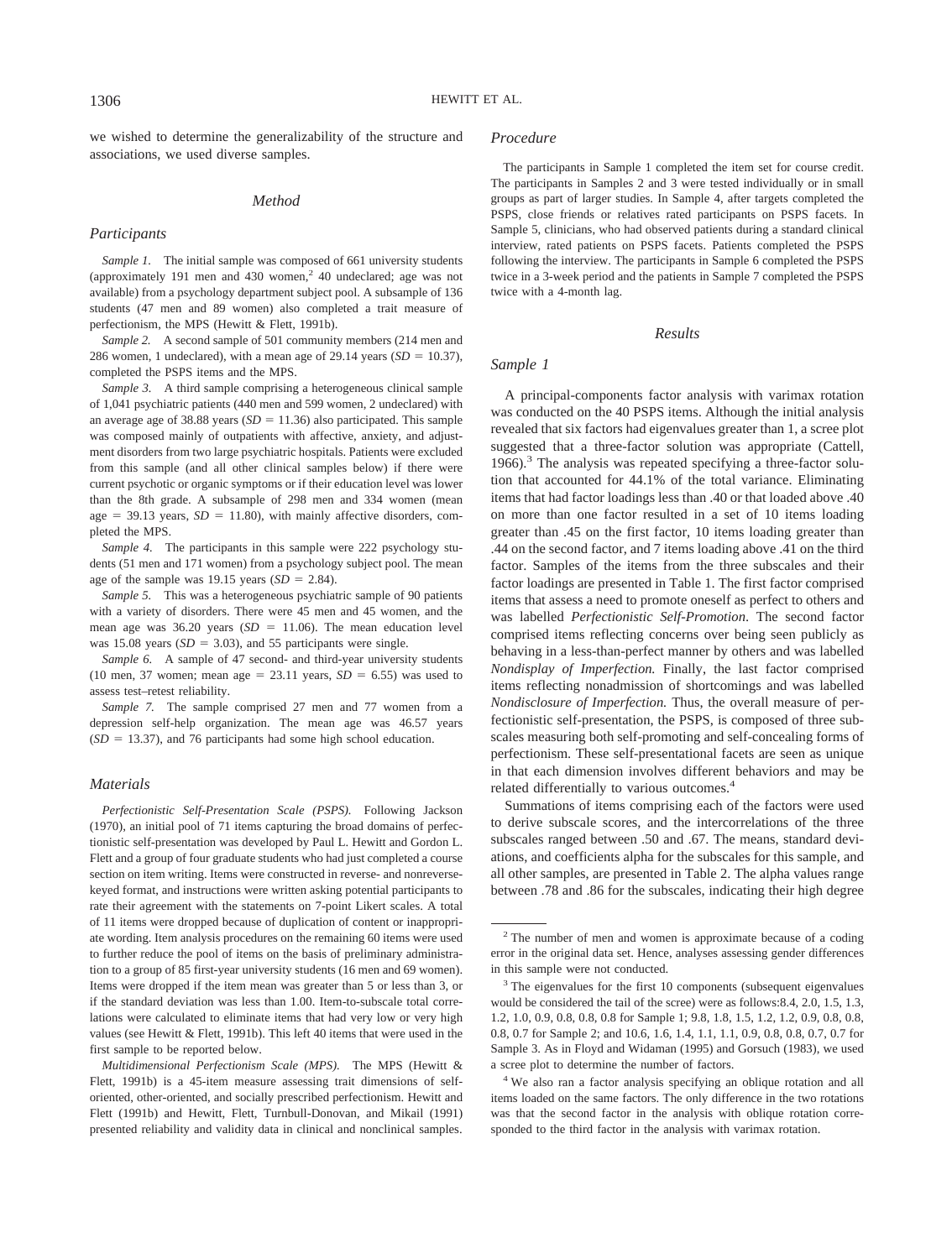| Sample items                                                    | Factor 1 | Factor 2 | Factor 3 |
|-----------------------------------------------------------------|----------|----------|----------|
| Perfectionistic Self-Promotion                                  |          |          |          |
| I strive to look perfect to others                              | .77      | .17      | .20      |
| I must always appear to be perfect                              | .75      | .18      | .31      |
| I try always to present a picture of perfection                 | .63      | .32      | .17      |
| I don't really care about being perfectly groomed (R)           | .54      | .05      | $-.25$   |
| Nondisplay of Imperfection                                      |          |          |          |
| Errors are much worse if they are made in public rather than in |          |          |          |
| private                                                         | .17      | .70      | .07      |
| It would be awful if I made a fool of myself in front of others | .28      | .65      | .10      |
| I hate to make errors in public                                 | .37      | .58      | .15      |
| I do not care about making mistakes in public (R)               | .16      | .44      | .21      |
| Nondisclosure of Imperfection                                   |          |          |          |
| I should solve my own problems rather than admit them to others | .06      | .07      | .82      |
| I should always keep my problems to myself                      | .06      | .05      | .80      |
| It is okay to admit mistakes to others $(R)$                    | .19      | .16      | .60      |
| I try to keep my faults to myself                               | .23      | .37      | .50      |

Table 1 *Sample Items and Factor Loadings From the Perfectionistic Self-Presentation Scale (PSPS)*

*Note.* The PSPS consists of a total of 27 items. The Perfectionistic Self-Promotion subscale consists of 10 items; the Nondisplay of Imperfection subscale consists of 10 items; and the Nondisclosure of Imperfection subscale contains 7 items. The full scale is available from Paul L. Hewitt. Items followed by (R) are reversed.

of internal consistency. Correlations were computed between PSPS and MPS subscales and are in the upper portion of Table 3. All PSPS subscales were correlated with all of the MPS subscales. Also, the Perfectionistic Self-Promotion subscale correlated most highly with self-oriented perfectionism, the Nondisplay of Imperfection subscale correlated most highly with both self-oriented and socially prescribed perfectionism, and, finally, the Nondisclosure of Imperfection subscale correlated most highly with socially prescribed perfectionism.

## *Sample 2*

Using the PSPS data from the community sample, we wished to compare the factor structure with the student sample. As in Sample 1, we specified a three-factor solution. To determine if the factor structures were similar, coefficients of congruence (Harman, 1976) were calculated. The congruence coefficient has been used often in the personality field (e.g., McCrae & Costa, 1997; Mc-Crae, Zonderman, Costa, Bond, & Paunonen, 1996) as an indication of replicability of factor structure. McCrae and Costa (1997) and Davenport (1990) suggested coefficients greater than .90 reflect strong similarity of structures, especially in situations where there are few factors and a relatively large number of items per factor (Paunonen, 1997). Paunonen (1997) has also presented critical values for the congruence coefficient on the basis of the number of factors, variables, and factor loadings.<sup>5</sup>

Our analyses provided strong evidence of congruence. The coefficients for the corresponding factors were .98, .97, and .94, respectively, indicating a very high degree of similarity across the two samples. Separate factor analyses were also conducted for men and women in this sample to establish the similarity of the factor structure across gender. Tests of congruence confirmed the similarity of the factor structure with coefficients for corresponding factors ranging between .91 and .95.

The intercorrelations of the three subscales ranged between .60 and .70. The means, standard deviations, and alpha coefficients,

which are similar to Sample 1, are in Table 2. We also conducted a multivariate analysis of variance (MANOVA) using the PSPS subscales as the dependent variables and gender as the independent variable. The overall *F* was significant,  $F(3, 496) = 6.65$ ,  $p <$ .001, and univariate  $F$  tests indicated that men scored higher than women on the Nondisclosure of Imperfection subscale (for men,  $M = 23.31$ ,  $SD = 7.44$ ; for women,  $M = 21.70$ ,  $SD = 8.04$ ),  $F(1,$  $(498) = 5.16, p < .05.$ 

## *Sample 3*

The same factor analytic procedures were followed as in Sample 2. The findings demonstrated the high degree of congruence of the PSPS subscales between the clinical and student samples (coefficients  $= .98, .98, .96$ , respectively) and between the clinical and community samples (coefficients  $= .98, .98, .99,$  respectively). As with the community sample, the factor structure was similar for men and women with coefficients ranging between .94 and .97.

The intercorrelations of the three subscales in this sample ranged between .63 and .73 and the means, standard deviations, and alpha coefficients are presented in Table 2. The means for the clinical sample appear somewhat higher than the other two nonclinical samples, and the alpha coefficients are high, indicating good internal consistency of the subscales. A MANOVA testing

<sup>5</sup> Factor analyses with tests of congruence were conducted rather than confirmatory factor analyses (CFA) because, first, exploratory analyses are consistent with the fact that this is the initial attempt to establish the existence of facets of perfectionistic self-presentation. Second, Floyd and Widaman (1995) stated that factor structures are difficult to confirm with CFA when using individual items from a questionnaire of moderate length that have correlated error terms. Moreover, McCrae et al. (1996) and Church and Burke (1994) have described numerous flaws in using CFA with multidimensional personality measures and strongly suggest the use of congruence coefficients.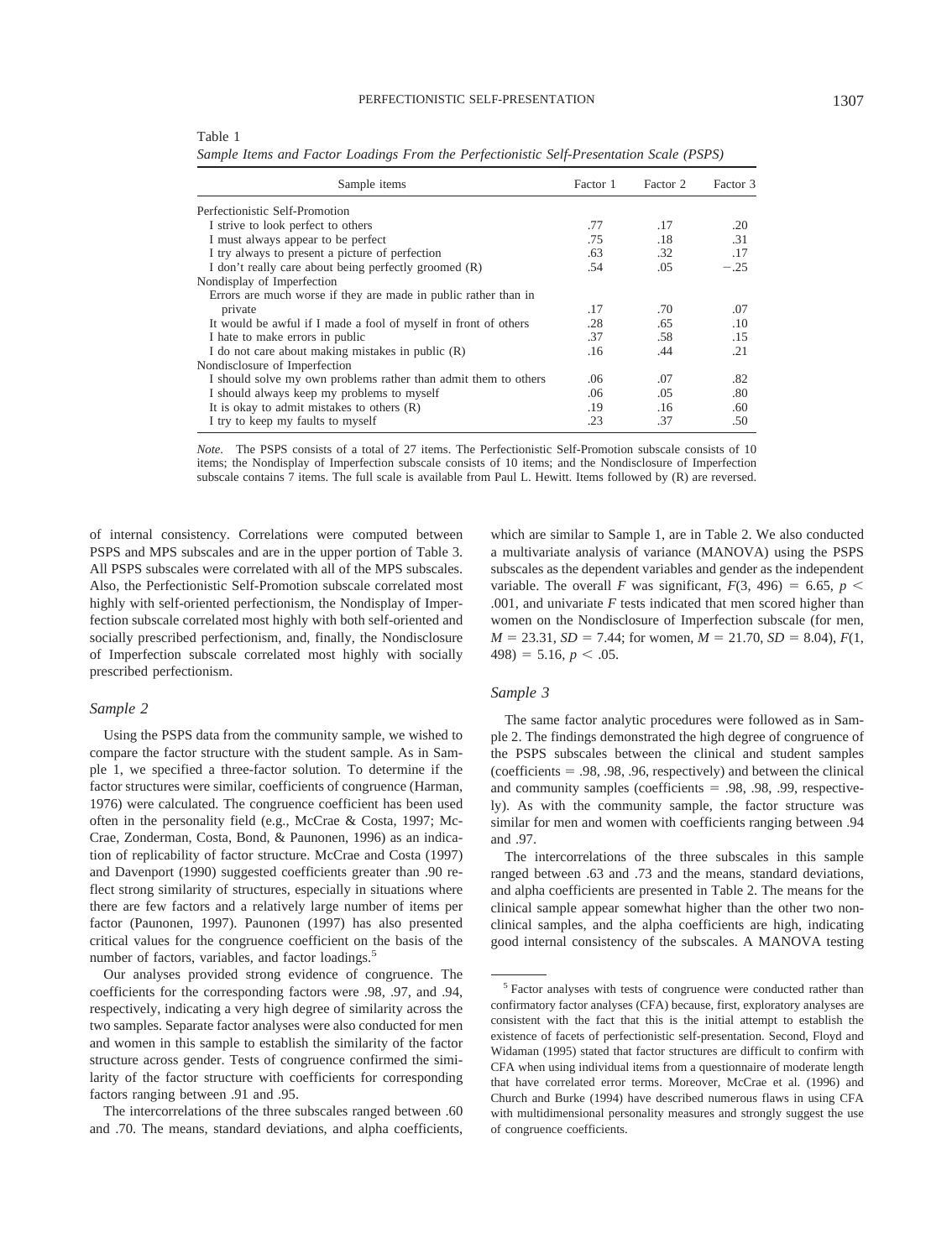|                                     |                  | Perfectionistic<br>Self-Promotion |          | Nondisplay<br>Imperfection |       |          | Nondisclosure<br>Imperfection |      |          |
|-------------------------------------|------------------|-----------------------------------|----------|----------------------------|-------|----------|-------------------------------|------|----------|
| Sample                              | $\boldsymbol{M}$ | SD                                | $\alpha$ | $\boldsymbol{M}$           | SD    | $\alpha$ | $\boldsymbol{M}$              | SD   | $\alpha$ |
| Study 1                             |                  |                                   |          |                            |       |          |                               |      |          |
| Sample 1 <sup>a</sup> ( $n = 661$ ) | 37.95            | 10.64                             | .86      | 41.68                      | 10.36 | .83      | 22.17                         | 7.50 | .78      |
| Sample $2^b$ ( <i>n</i> = 501)      | 38.86            | 12.19                             | .88      | 41.31                      | 12.14 | .87      | 22.41                         | 7.82 | .78      |
| Sample $3^c$ ( $n = 1,041$ )        | 43.29            | 12.55                             | .88      | 45.26                      | 12.76 | .88      | 25.87                         | 8.89 | .81      |
| Sample $4^a$ ( $n = 222$ )          | 41.95            | 10.87                             | .88      | 45.06                      | 10.47 | .87      | 23.76                         | 6.99 | .76      |
| Sample $5^{\circ}$ ( <i>n</i> = 90) | 43.41            | 12.01                             | .86      | 45.05                      | 13.05 | .83      | 23.33                         | 8.36 | .78      |
| Sample $6^a$ ( <i>n</i> = 47)       | 37.83            | 10.83                             | .89      | 41.17                      | 12.24 | .91      | 22.67                         | 7.68 | .86      |
| Sample 7 <sup>c</sup> $(n = 104)$   | 42.76            | 12.60                             | .86      | 44.28                      | 12.72 | .86      | 25.79                         | 8.97 | .88      |
| Study 2                             |                  |                                   |          |                            |       |          |                               |      |          |
| Sample $1^a$ ( $n = 130$ )          | 39.67            | 10.34                             | .87      | 40.75                      | 10.29 | .85      | 21.71                         | 6.20 | .76      |
| Study 3                             |                  |                                   |          |                            |       |          |                               |      |          |
| Sample 1 <sup>a</sup> ( $n = 169$ ) | 41.52            | 11.28                             | .88      | 44.54                      | 11.50 | .88      | 22.55                         | 7.85 | .81      |
| Sample $2^{c}$ ( <i>n</i> = 468)    | 43.53            | 12.49                             | .87      | 45.64                      | 12.79 | .87      | 25.59                         | 8.75 | .87      |
| Sample $3^a$ ( <i>n</i> = 163)      | 41.51            | 9.20                              | .85      | 45.78                      | 9.41  | .85      | 23.60                         | 6.10 | .72      |
| Study 4                             |                  |                                   |          |                            |       |          |                               |      |          |
| Sample $1^a$ ( <i>n</i> = 152)      | 40.89            | 9.95                              | .84      | 42.67                      | 10.48 | .84      | 23.20                         | 7.45 | .80      |
| Sample $2^a$ ( <i>n</i> = 151)      | 41.32            | 10.67                             | .89      | 43.28                      | 9.97  | .89      | 24.00                         | 6.89 | .78      |

Table 2 *Means, Standard Deviations, and Coefficients Alpha of the PSPS Subscales for the Separate Samples*

*Note.* Sample 2 from Study 3 is a subsample of Sample 3 from Study 1. PSPS = Perfectionistic Self-Presentation Scale. <sup>a</sup> University student sample. b Community sample. <sup>c</sup> Clinical sample.

the difference between men and women on the three subscales was not significant,  $F(3, 1035) = 1.67$ , *ns*.

The PSPS subscale scores were correlated with the MPS dimensions and the results are in the upper portion of Table 3. As in the student sample, the PSPS facets appear to be more highly associated with self-oriented and socially prescribed perfectionism than with other-oriented perfectionism.

# *Samples 4 and 5: Ratings of Perfectionistic Self-Presentation*

The correlations between the raters and targets for Samples 4 and 5 are presented in the lower portion of Table 3. For each sample, it can be seen that, although all ratings are correlated with all three PSPS subscales, the highest correlation coefficients tend

#### Table 3

*Correlations Between Perfectionistic Self-Presentation Subscales and Multidimensional Perfectionism Scale (MPS) Subscales and Ratings of Perfectionistic Self-Presentation*

| MPS and ratings                | Perfectionistic<br>Self-Promotion | Nondisplay<br>Imperfection | Nondisclosure<br>Imperfection |
|--------------------------------|-----------------------------------|----------------------------|-------------------------------|
| Study 1 (Sample 1; $n = 136$ ) |                                   |                            |                               |
| MPS traits                     |                                   |                            |                               |
| Self-oriented                  | .59***                            | $.41***$                   | $.22*$                        |
| Other-oriented                 | $.37***$                          | $.26***$                   | $.20*$                        |
| Socially prescribed            | $.47***$                          | $.44***$                   | $.44***$                      |
| Study 1 (Sample 3; $n = 632$ ) |                                   |                            |                               |
| MPS traits                     |                                   |                            |                               |
| Self-oriented                  | $.66***$                          | $.46***$                   | $.42***$                      |
| Other-oriented                 | .39***                            | $.25***$                   | $22***$                       |
| Socially prescribed            | $.56***$                          | $.55***$                   | 54 ***                        |
| Study 1 (Sample 4; $n = 222$ ) |                                   |                            |                               |
| Peer/relative ratings          |                                   |                            |                               |
| Perf. Self-Promotion           | $.36***$                          | $.32***$                   | $.30***$                      |
| Nondisplay Imperf.             | $.31***$                          | .39***                     | $.30***$                      |
| Nondisclosure Imperf.          | $.26***$                          | $.17**$                    | $.38***$                      |
| Study 1 (Sample 5; $n = 90$ )  |                                   |                            |                               |
| Clinician ratings              |                                   |                            |                               |
| Perf. Self-Promotion           | $.42***$                          | $.37***$                   | $.28*$                        |
| Nondisplay Imperf.             | $.56***$                          | $.63***$                   | $.43***$                      |
| Nondisclosure Imperf.          | $.41***$                          | $.44**$                    | $.61***$                      |

*Note.* Perf. = Perfectionistic; Imperf. = Imperfection.

 $* p < .05.$   $* p < .01.$   $* \cdot p < .001.$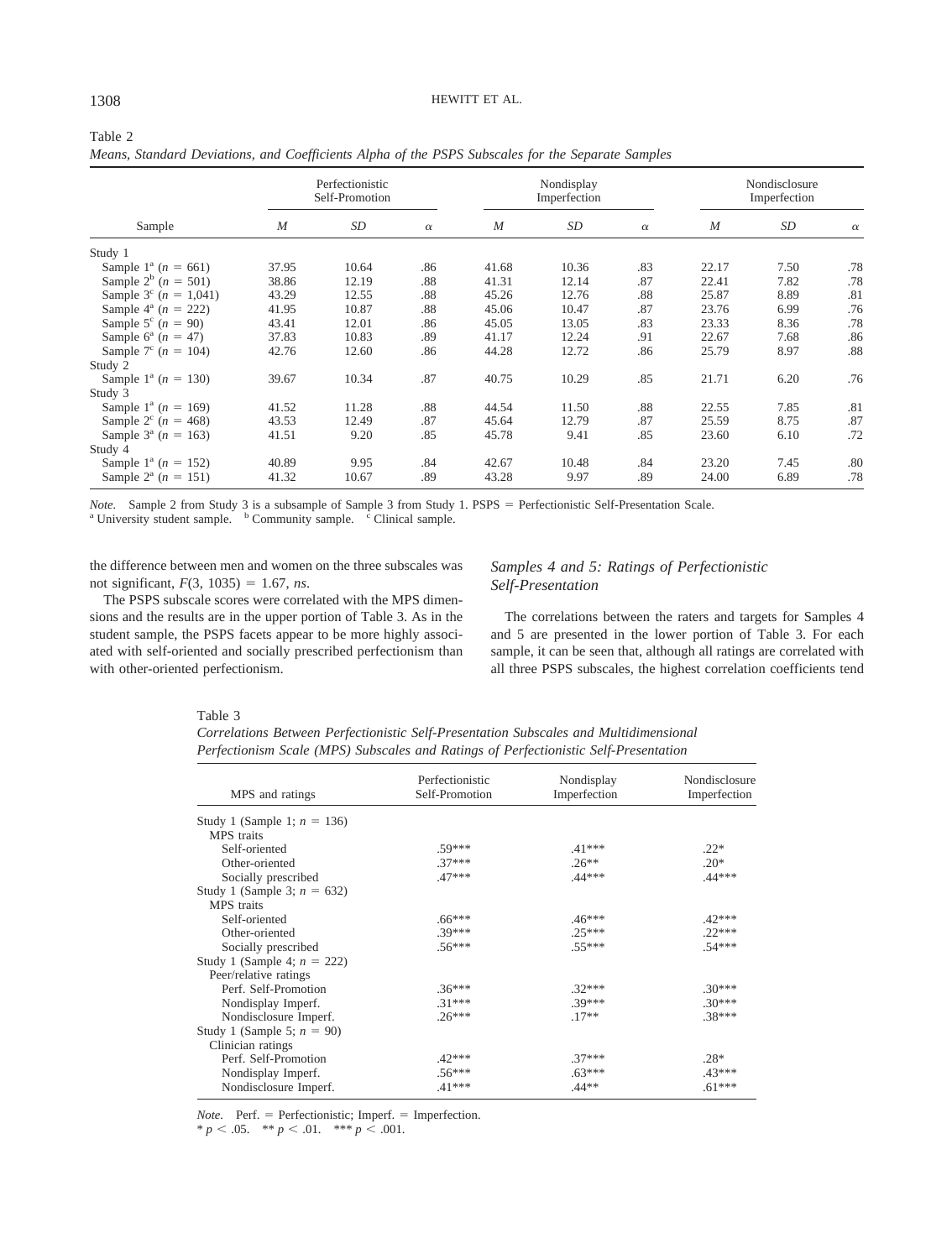to be with corresponding subscales. To clarify this, we used regression analyses to determine if there was more specificity in the relationships. Table 4 shows that the ratings were uniquely associated only with corresponding subscales for both samples. This provides support for the contention that perfectionistic selfpresentation can be detected by others and also supports the construct validity of the PSPS.

#### *Samples 6 and 7: Stability*

For Sample 6, correlations were computed between the respective PSPS subscales over the time periods (3-week lag) to assess the test–retest reliability. For the Perfectionistic Self-Promotion, Nondisplay of Imperfection, and the Nondisclosure of Imperfection subscales, the values were .83, .84, and .74, respectively.

Table 4 *Regressions Predicting Peer or Clinician Ratings Using the PSPS Facets*

| <b>PSPS</b> facets                        | $\Delta R^2$ | $\Delta F$ | β         |
|-------------------------------------------|--------------|------------|-----------|
| Study 1 (Sample 4; $n = 222$ )            |              |            |           |
| Predicting peer self-promotion<br>ratings |              |            |           |
| PSPS facets                               | .14          | 11.86***   |           |
| Perf. Self-Promotion                      |              |            | $0.23***$ |
| Nondisplay Imperf.                        |              |            | 0.11      |
| Nondisclosure Imperf.                     |              |            | 0.08      |
| Predicting peer nondisplay                |              |            |           |
| ratings                                   |              |            |           |
| <b>PSPS</b> facets                        | .16          | 13.84***   |           |
| Perf. Self-Promotion                      |              |            | 0.13      |
| Nondisplay Imperf.                        |              |            | $0.33***$ |
| Nondisclosure Imperf.                     |              |            | $-0.05$   |
| Predicting peer nondisclosure<br>ratings  |              |            |           |
| <b>PSPS</b> facets                        | .16          | 14.14***   |           |
| Perf. Self-Promotion                      |              |            | 0.07      |
| Nondisplay Imperf.                        |              |            | 0.11      |
| Nondisclosure Imperf.                     |              |            | $0.29***$ |
| Study 1 (Sample 5; $n = 90$ )             |              |            |           |
| Predicting clinician self-                |              |            |           |
| promotion ratings                         |              |            |           |
| <b>PSPS</b> facets                        | .19          | $6.66***$  |           |
| Perf. Self-Promotion                      |              |            | $0.33***$ |
| Nondisplay Imperf.                        |              |            | 0.19      |
| Nondisclosure Imperf.                     |              |            | $-0.08$   |
| Predicting clinician                      |              |            |           |
| nondisplay ratings                        |              |            |           |
| <b>PSPS</b> facets                        | .39          | 19.75***   |           |
| Perf. Self-Promotion                      |              |            | 0.19      |
| Nondisplay Imperf.                        |              |            | $0.48***$ |
| Nondisclosure Imperf.                     |              |            | 0.02      |
| Predicting clinician                      |              |            |           |
| nondisclosure ratings                     |              |            |           |
| <b>PSPS</b> facets                        | .38          | 16.95***   |           |
| Perf. Self-Promotion                      |              |            | 0.00      |
| Nondisplay Imperf.                        |              |            | 0.12      |
| Nondisclosure Imperf.                     |              |            | $0.53***$ |

*Note.* PSPS = Perfectionistic Self-Presentation Scale; Perf. = Perfectionistic; Imperf.  $=$  Imperfection.

 $*** p < .001$ .

Similarly, for Sample 7, the test–retest coefficients (4-month lag) were .81, .81, and .79 for Self-Promotion, Nondisplay, and Nondisclosure, respectively.

Finally, a readability analysis, based on Flesch (1979), was conducted to determine the level of reading ability required to comprehend the PSPS items. The analysis revealed a Flesch Reading Ease score of 79.1 that corresponds roughly to a 4th-grade reading level.

#### *Discussion*

This study was conducted to clarify the multidimensional nature of perfectionistic self-presentation and to provide initial validation for the PSPS. In general, the findings suggest that it is possible to detect individual differences in perfectionistic self-presentation and that it is multifaceted. The factor analyses indicated that there are three factors that correspond to the facets outlined previously.<sup>6</sup> Moreover, the similarity in factor structure across samples and gender supports the stability of the underlying structure of the PSPS, and the PSPS subscales demonstrated good levels of reliability. The test–retest coefficients from Samples 6 and 7 indicate that the PSPS facets demonstrate relatively high levels of stability in both student and clinical samples. This is in keeping with the view that perfectionistic self-presentation is a stylistic trait that is relatively stable over time.

As expected, comparisons with the MPS, in both clinical and nonclinical samples, provided support for the contention that perfectionistic self-presentation is associated with perfectionism traits. The pattern of findings indicated that the correlations involving other-oriented perfectionism were lower in magnitude, reflecting the fact that other-oriented perfectionists are more concerned with other people's imperfections than with their own. Moreover, self-oriented and socially prescribed perfectionism were both highly associated with perfectionistic self-promotion and nondisplay of imperfection. The strongest correlation with the lack of disclosure subscale was with socially prescribed perfectionism, and these results indicate that an unwillingness to disclose personal mistakes may be derived, in part, from the perception that others are being highly critical and demand perfection.

The results from this study suggest that the facets can be discerned in interpersonal situations. The findings that significant others' and clinicians' ratings of perfectionistic self-promotion, nondisplay of imperfection, and nondisclosure of imperfection are associated with the corresponding PSPS subscales indicate that such behaviors can be detected by others.

Overall, the findings of Study 1 suggest that it is possible to distinguish three broad, independent domains of perfectionistic self-presentation. Furthermore, the subscales are internally consistent and show adequate convergent validity.

## Study 2

The first study provided support for the multidimensional conceptualization of perfectionistic self-presentation, the validity of

<sup>6</sup> Although both behavioral and verbal items loaded on the nondisplay and nondisclose factors, respectively, only behavioral items loaded on the self-promotion factor. This was not due to lack of verbal items in the initial pool dealing with perfectionistic self-promotion. Thus, the asymmetrical structure of the PSPS is not an artifact of the initial item pool.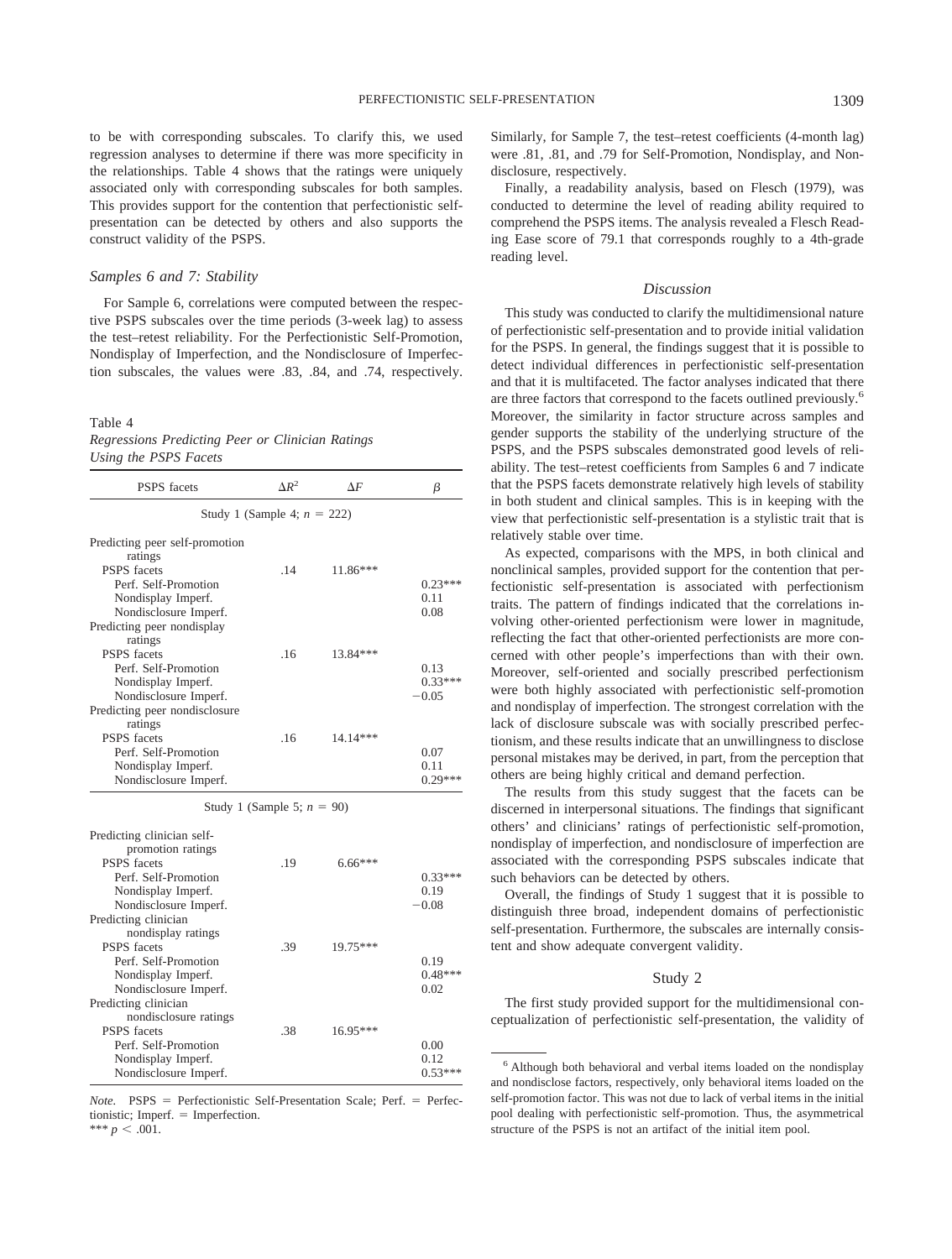the measure in terms of others' ratings of the facets, and the internal consistency and stability of the PSPS facets. Study 2 was conducted to assess the degree of association between facets of perfectionistic self-presentation and other measures involving the self-concept and defensive impression management tendencies to further elucidate the nature of the construct. Specifically, we examined the link between the PSPS and self-monitoring, selfconcealment, self-handicapping, and self-esteem. This was done in a student sample and a heterogeneous clinical sample.

We investigated perfectionistic self-presentation and selfmonitoring in Study 2 for a variety of reasons. Individuals described as high self-monitors have a tendency to make themselves aware of cues in social situations and to monitor and manipulate their behavior to create favorable impressions in specific situations (Snyder, 1974; Snyder & Gangestad, 1986). According to one model, high self-monitors are highly attentive to social standards in public situations (Hoyle & Sowards, 1993). Thus, high scorers on the PSPS facets should report elevated levels of selfmonitoring, reflecting a general orientation toward awareness of feedback and cues in the social environment. However, it is questionable whether people with high levels of perfectionistic self-presentation will also report that they are able to modify their self-presentations and thus exhibit high scores on this particular aspect of modifying self-monitoring. Self-regulation approaches distinguish between standards and self-evaluations or appraisals involving whether the standards are attained (Kanfer & Hagerman, 1981).

Some individuals may perceive that they have the ability to appear perfect and can modify their behavior, whereas others may perceive that they are unable to create a desired impression and experience this inability as distressing (e.g., M. R. Leary & Kowalski, 1995).

We also examined the extent to which the PSPS related to the defensive behaviors of self-concealment and self-handicapping in two samples. Self-concealment is a personality variable that involves an active attempt to avoid disclosing information about the self that is negative or distressing. According to Larson and Chastain (1990), self-concealers are consciously aware of negative information about the self and go to great lengths to avoid disclosing this information. Research on self-concealment has established that this variable is associated with depression (Larson & Chastain, 1990) and a negative attitude toward seeking help from others (Kelly & Achter, 1995). Similarly, perfectionistic selfpresentation should be associated with engaging in excuse making, or self-handicapping. This association is suggested by theoretical descriptions of the defensive tendencies of self-handicappers (Arkin & Baumgardner, 1985), and research showing that perfectionists who are concerned about meeting social expectations will self-handicap in public situations where they receive noncontingent feedback (Hobden & Pliner, 1995).

We also investigated whether the PSPS subscales are related to lower self-esteem and negative affect. If so, this would support the contention that the PSPS measures forms of self-presentation that are associated with negative outcomes. Lastly, we attempted to determine whether the PSPS dimensions could account for variance in such outcomes after controlling for self-handicapping, self-concealment, and social desirability. This would provide evidence that the PSPS dimensions are not simply redundant with other defensive variables.

#### *Method*

#### *Participants*

*Sample 1.* The participants were 130 undergraduate students (63 men, 66 women, 1 undeclared; mean age  $= 23.63$  years,  $SD = 6.74$ ) from a third-year class in abnormal psychology.

*Sample 2.* The clinical sample used in this study was described earlier in Study 1 (Sample 5).

# *Materials*

In addition to the PSPS, the participants in Sample 1 completed the following:

*Self-Monitoring and Concern With Appropriateness Scale.* The Lennox and Wolfe (1984) revision of the Self-Monitoring Scale (Snyder, 1974) was used. It measures the following: (a) ability to monitor self-presentation; (b) sensitivity to others' behavior; (c) cross-situational variability; and (d) attention to social comparison information. Lennox and Wolfe reported adequate reliability and validity.

*Self-Handicapping Scale (SHS).* The SHS is a measure of the dispositional tendency to make excuses for oneself. We used a 14-item measure developed by Rhodewalt (1990). Evidence of this measure's reliability and validity is in Rhodewalt's study.

*Self-Concealment Scale (SCS).* The SCS is a 10-item measure of the tendency to hide aspects of the self from others. Larson and Chastain (1990) reported adequate reliability and construct validity.

*Rosenberg Self-Esteem Scale (SES).* The SES (Rosenberg, 1965) is a 10-item scale measuring general self-esteem. It has been shown to be unidimensional and many studies have demonstrated its utility as a measure of global self-esteem (Goldsmith, 1986).

In addition to the PSPS, SHS, and SCS, the participants in Sample 2 completed the following:

*Marlow–Crowne Social Desirability Scale (SDS).* The SDS (Crowne & Marlow, 1964) is a frequently used measure with acceptable psychometric properties.

*Positive and Negative Affectivity Schedule (PANAS).* Participants completed the negative affect portion of the PANAS (Watson, Clark, & Tellegen, 1988). This scale has been used in numerous studies and has demonstrated reliability and validity (Watson, Clark, McIntyre, & Hamaker, 1992).

#### *Procedure*

Volunteers from Sample 1 completed the measures prior to receiving a lecture. Participants from Sample 2 completed the measures as part of a clinical evaluation.

#### *Results*

Initial analyses examined the correlations between the PSPS subscales and the other measures for the two samples and are displayed in Table 5.

## *Sample 1*

The analyses involving the self-monitoring measures supported the hypothesis that perfectionistic self-presentation involves selfmonitoring behavior. The two measures reflecting concern with appropriateness (cross-situational variability and attention to social comparison information) were correlated with all the PSPS subscales, although the correlation between cross-situational variability and perfectionistic self-promotion only approached significance ( $p < .07$ ). The correlations involving the attention to social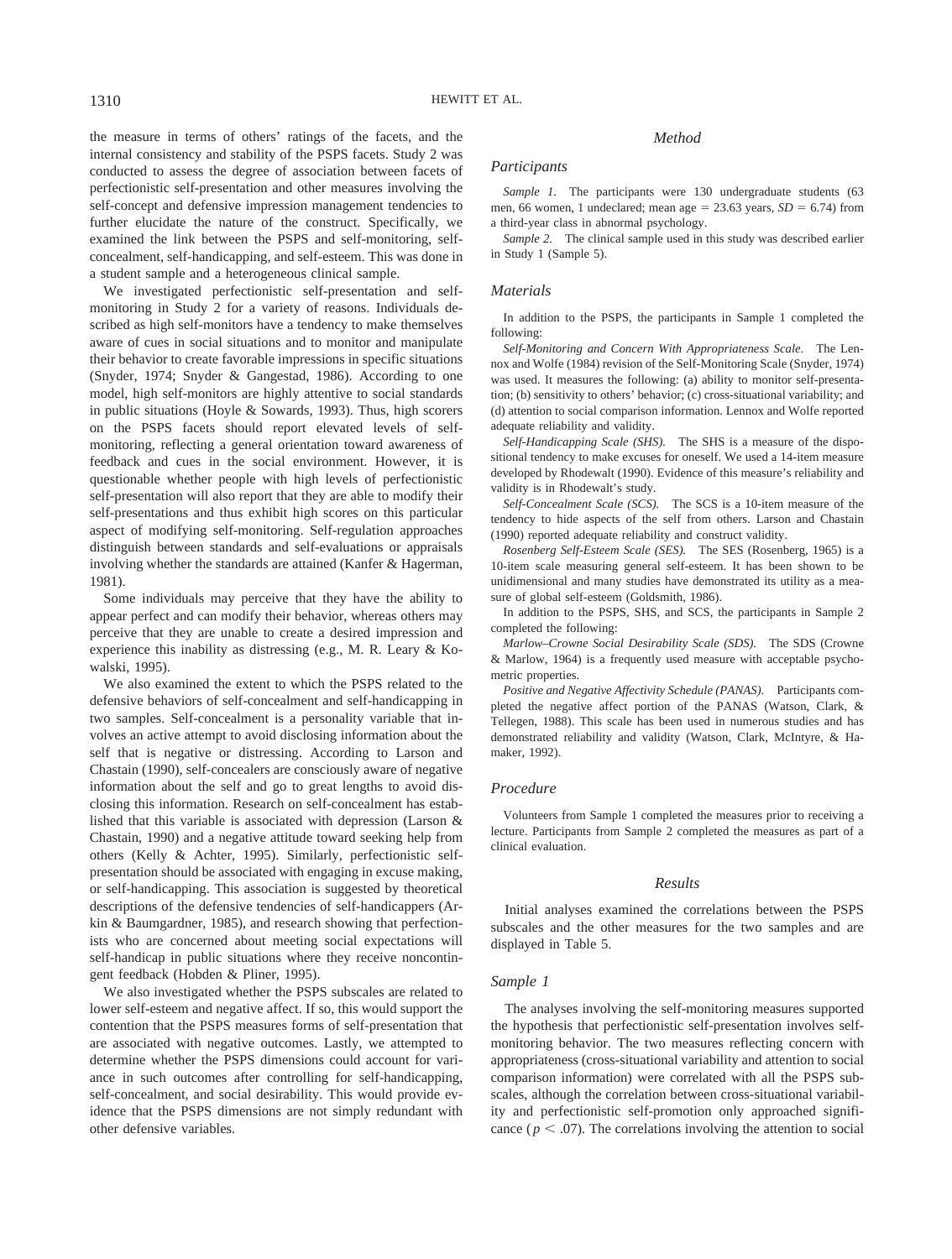|--|--|

| Measures                       | Perfectionistic<br>Self-Promotion | Nondisplay<br>Imperfection | Nondisclosure<br>Imperfection |
|--------------------------------|-----------------------------------|----------------------------|-------------------------------|
| Study 2 (Sample 1; $n = 130$ ) |                                   |                            |                               |
| Revised Self-Monitoring Scale  |                                   |                            |                               |
| Cross-situational variability  | .17                               | $.21*$                     | $.28**$                       |
| Attention to comparison        | $.41**$                           | $.63***$                   | $.40**$                       |
| Sensitive to others            | $.25***$                          | .08                        | .17                           |
| Ability to modify              | $-.07$                            | $-.31**$                   | $-.11$                        |
| Self-Handicapping Scale        | $.25***$                          | $.44**$                    | $.36***$                      |
| Self-Concealment Scale         | $.18*$                            | $.22*$                     | $26**$                        |
| Self-Esteem                    | $-.11$                            | $-.38**$                   | $-29**$                       |
| Study 2 (Sample 2; $n = 90$ )  |                                   |                            |                               |
| Self-Handicapping Scale        | $.45***$                          | $.53***$                   | $.33**$                       |
| Self-Concealment Scale         | $.30**$                           | $.35***$                   | $.37***$                      |
| Social Desirability Scale      | $-22*$                            | $-.28**$                   | $-.23*$                       |
| Negative Affect                | $.42***$                          | $.40***$                   | $.31**$                       |
| Study 3 (Sample 1; $n = 169$ ) |                                   |                            |                               |
| General Self-Esteem            | $-.19*$                           | $-.44**$                   | $-24**$                       |
| Academic Self-Esteem           | $-.31**$                          | $-.33**$                   | $-.24**$                      |
| Appearance Self-Esteem         | $-.16*$                           | $-.38**$                   | $-.09$                        |
| Social Self-Esteem             | $-.05$                            | $-.38**$                   | $-.23**$                      |
| Anxiety                        | .13                               | $.25***$                   | .13                           |
| Depression                     | $.16*$                            | $.28**$                    | $24**$                        |

*Correlations Between PSPS Facets and Measures of Self-Concept, Impression Management, Self-Esteem, Self-Consciousness, Social Evaluative Concerns, and Narcissism*

*Note.* PSPS = Perfectionistic Self-Presentation Scale.

 $* p < .05.$   $* p < .01.$   $* \cdot * p < .001.$ 

comparison measure ranged between .40 and .63. Greater sensitivity to the emotional expression of others was associated only with the Perfectionistic Self-Promotion subscale, and the only relationship involving the ability to modify self-presentation was a negative correlation involving the Nondisplay of Imperfection.

Analyses with the other measures provided support for the view that perfectionistic self-presentation involves defensiveness. All three PSPS subscales were correlated with both self-handicapping and self-concealment, suggesting that a sense of guardedness is a pervasive aspect of perfectionistic self-presentation. Also, lower self-esteem was associated with higher levels of both the nondisplaying of imperfection and nondisclosure of imperfection, suggesting that the two facets are associated with self-related distress in the form of lower self-regard.7 Finally, in support of the discriminability of the PSPS, regression analyses in the upper panel of Table 6 showed that, after controlling for self-concealment and self-handicapping, perfectionistic self-promotion and nondisplay of imperfection predicted self-esteem.

# *Sample 2*

For correlational findings in Sample 2, in the middle part of Table 5, the results are similar to the Sample 1 results. All three PSPS subscales were associated with self-handicapping and selfconcealment, suggesting that, in clinical samples, higher levels of perfectionistic self-presentation result in excuse-making and a need to conceal oneself from others. Moreover, the PSPS subscales were negatively correlated with social desirability, although the correlations were relatively small. This suggests that endorsing these interpersonal facets of perfectionism may be perceived as somewhat undesirable. Furthermore, all three facets of the PSPS were associated with negative affect. Regression analyses, in the lower panel of Table 6, indicate that after controlling for the defensive variables block, perfectionistic self-promotion remained a unique predictor of negative affect.

#### *Discussion*

This study of perfectionistic self-presentation and features of the self-concept provided insight into the nature of the construct. Overall, the analyses confirmed that perfectionistic selfpresentation involves facets of self-monitoring and defensiveness in regard to self-related information and that it is associated with lower self-esteem. In terms of their relation to self-monitoring behavior, the PSPS facets were related to several aspects of selfmonitoring and concern with appropriateness. Individuals with high scores on perfectionistic self-presentation reported being sensitive to others' expressive acts and to available social comparison cues. That is, these individuals appear to be overly concerned with the portrayal of appropriate behavior in social situations. Because attention to social cues is believed to stem from a sense of self-uncertainty (Festinger, 1954), this finding is supportive of our view that perfectionistic self-presentation stems from a defensive

<sup>7</sup> Throughout the article we use concepts such as low self-esteem and low self-regard as indicators of self-related distress or self-related psychological difficulties. It is acknowledged not only that low levels of selfesteem might reflect psychological difficulties, but also that excessively high levels may be problematic or reflective of self-related psychological difficulties such as excessive entitlement, need for power, otherdenigration, and so forth.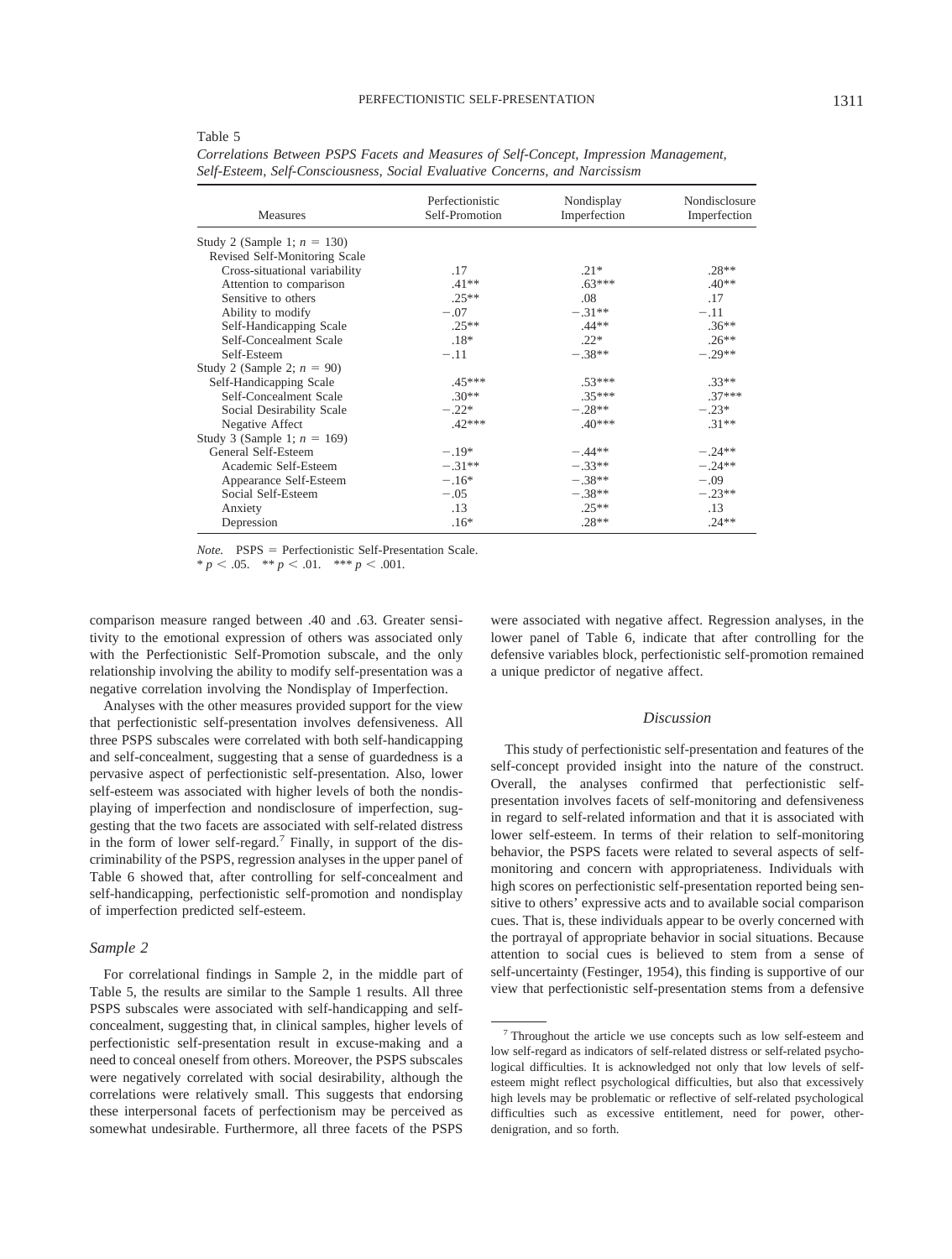Table 6

*Regression Analyses Predicting Self-Esteem, Negative Affect, Depression, and Public Self-Consciousness With Measures of Defensiveness, Narcissism, and Perfectionistic Self-Presentation*

| Predictors                           | $\Lambda R^2$                  | ΛF         | β          |
|--------------------------------------|--------------------------------|------------|------------|
|                                      | Study 2 (Sample 1; $n = 130$ ) |            |            |
| Predicting self-esteem<br>Step 1     |                                |            |            |
| Gender                               | .38                            | $26.31***$ | 0.04       |
| Self-Concealment                     |                                |            | $-0.17*$   |
| Self-Handicapping                    |                                |            | $-0.56***$ |
| Step 2                               |                                |            |            |
| Perf. Self-Promotion                 | .05                            | $15.23***$ | $0.24*$    |
| Nondisplay Imperf.                   |                                |            | $-0.26**$  |
| Nondisclosure Imperf.                |                                |            | $-0.11$    |
|                                      | Study 2 (Sample 2; $n = 90$ )  |            |            |
| Predicting negative affect<br>Step 1 |                                |            |            |

| Gender                | -21 | $5.71***$ | $-0.14$  |
|-----------------------|-----|-----------|----------|
| Self-Concealment      |     |           | $0.29**$ |
| Self-Handicapping     |     |           | $0.29**$ |
| Social Desirability   |     |           | 0.10     |
| Step 2                |     |           |          |
| Perf. Self-Promotion  | .09 | $3.30*$   | $0.31*$  |
| Nondisplay Imperf.    |     |           | 0.05     |
| Nondisclosure Imperf. |     |           | 0.03     |
|                       |     |           |          |

*Note.* Perf. = Perfectionistic; Imperf. = Imperfection.

 $* p < .05.$   $* p < .01.$   $* \cdot * p < .001.$ 

and threatened view of the self and that it may be associated with fears related to social situations.

Of importance, analyses with the self-monitoring measures indicated that perfectionistic self-presentation is relatively independent of appraisals of self-presentation ability. Perfectionistic selfpresentation was not associated with the ability to adapt one's self-presentation as a function of situational demands. In fact, the only significant relation was a negative correlation between the Nondisplay of Imperfection and the ability to modify selfpresentation. This finding signifies that the focus on minimizing errors in public may derive partly from negative appraisals of self-presentational skill. Thus, individuals who are high on Nondisplay of Imperfection may lack self-presentational self-efficacy (Maddux, Norton, & Leary, 1988) or behavioral flexibility. Overall, these results highlight the distinction between the desire to appear perfect and the skill or ability to appear perfect. This is similar to Paulhus and Martin (1987) who demonstrated that there is a distinction between self-descriptions of traits and an ability to engage in behavior related to that trait. This may be problematic for those with excessive levels of nondisplay of imperfection in that they have strong needs to present themselves as perfect, and yet, do not have confidence in being able to do so.

The findings with respect to self-handicapping and selfconcealment are consistent with our proposal that perfectionistic self-presentation reflects a defensive self-presentational style. Irrespective of the dimension, individuals who have concerns with presenting themselves as perfect appear to engage in excusemaking or active concealment of self-related information. These are viewed not only as defensive or protective strategies (Harris & Snyder, 1986) but also as strategies that can influence interpersonal relations in a negative fashion (Ichiyama et al., 1993). Furthermore, the regression analyses where PSPS facets predicted outcomes after controlling for defensive strategies and social desirability demonstrated that the facets are not simply redundant with defensive orientations toward the self. Although we conceptualized perfectionistic self-presentation as a defensive style, it appears to measure aspects of defensive functioning distinct from other measures.

One of the more revealing analyses in this study involved the self-esteem measure from Sample 1. Our results established that the facets of perfectionistic self-presentation are associated with diminished feelings of general self-worth, which is in keeping with interpersonal models that suggest that self-esteem concerns are important components of maladaptive self-presentation (Kiesler, 1996). It is conceivable that self-esteem concerns are also relevant for perfectionistic self-presentation in that the need to present oneself as perfect may be a contingency for self-esteem (Crocker & Wolfe, 2001) or for gaining the esteem and acceptance of others (M. R. Leary, Tambor, Terdal, & Downs, 1995).

In particular, researchers have suggested that self-presentation is motivated intrapersonally by a desire for self-esteem maintenance and enhancement (Schlenker & Weigold, 1992) and interpersonally by a desire to please an audience (Baumeister, 1982) or to avoid negative social outcomes (Baumeister & Tice, 1985; Schlenker, 1980). It seems reasonable to propose that although perfectionistic self-presentation might arise from interpersonal needs, such as needs to be accepted, loved, respected, or more generally, to belong or fit socially (Baumeister & Leary, 1995), the perceived lack of acceptance or belonging might greatly impact the individual's level and stability of self-worth (see M. R. Leary et al., 1995). The perfectionist's fragile sense of self-esteem (Flett, Hewitt, Blankstein, & O'Brien, 1991) may be protected or bolstered to the extent that he or she is able to avoid criticism or exclusion or to elicit esteem-enhancing reactions (M. R. Leary & Kowalski, 1990). The strong need for approval from others that has been posited to drive perfectionism (Missildine, 1963) is also likely to promote a defensive posture that protects the self from being known by others as imperfect. Thus, the individual is motivated to promote an excessively positive image or to conceal negative aspects of the self, perhaps, by monitoring others' reactions, comparing themselves with others, and attempting to facilitate positive evaluations by others. Ironically, the self-protective nature of perfectionistic self-presentation may actually create a less favorable impression by promoting an avoidance of social interaction and stimulating defensive behaviors that are viewed negatively (Powers & Zuroff, 1988; Robinson, Johnson, & Shields, 1995). This may produce not only a lack of acceptance but also low self-regard and psychological distress.

This is generally consistent with sociometer theory (M. R. Leary et al., 1995), wherein self-esteem provides information as to the degree of inclusion or exclusion in social contexts. Self-esteem maintenance or protection is motivated by this powerful need to belong and not to be rejected. In the case of perfectionistic selfpresenters, individuals with these tendencies may try to ensure or safeguard relationships with others as well as bolster flagging self-esteem. Thus, the mechanisms of self-esteem maintenance and self-presentation come into play to facilitate belonging and one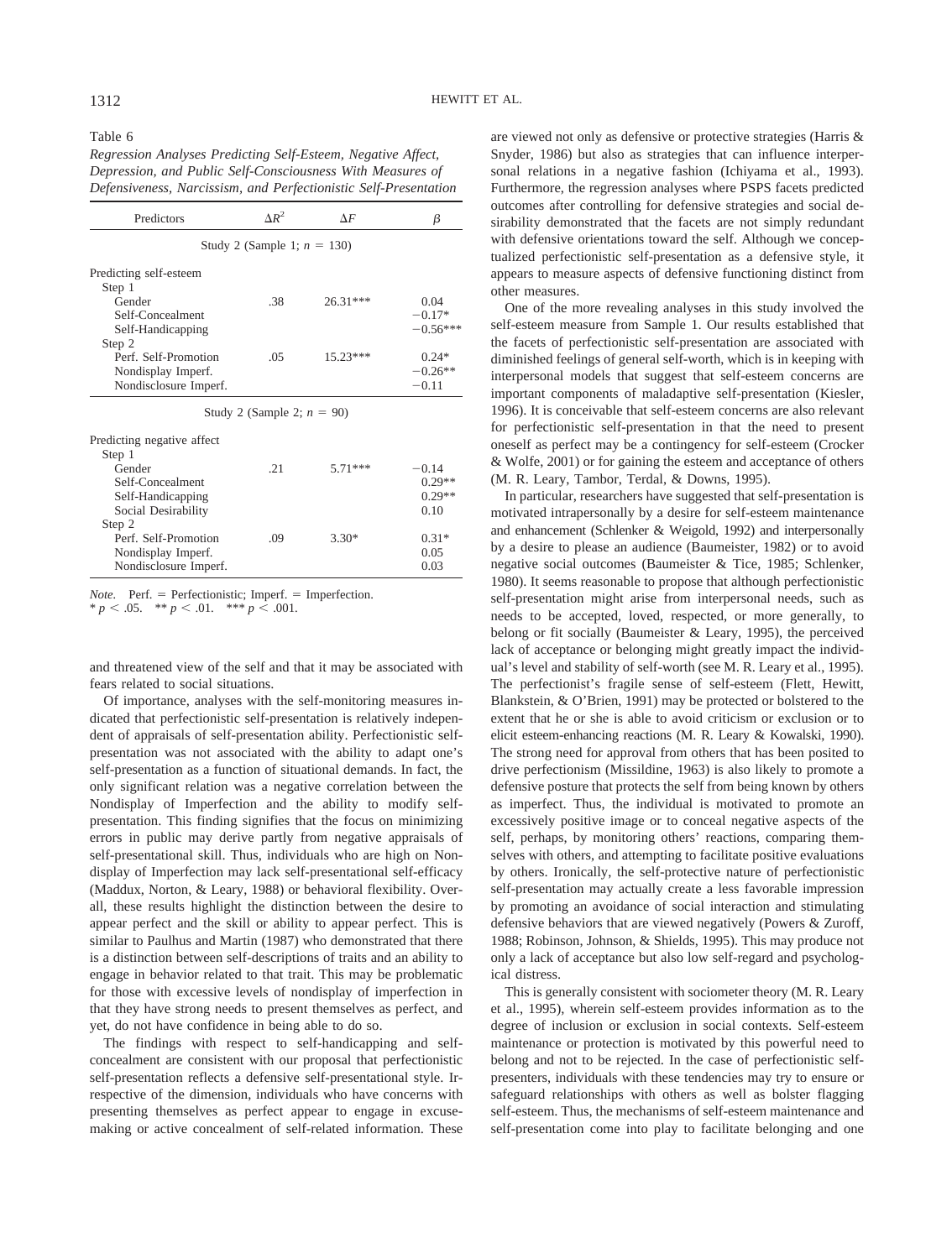way an individual may deal with lower self-esteem from a lack of belonging is to try to fit with others as best as one can. Thus, individuals may be under the mistaken impression that if they are viewed as flawless and pristine, they will garner caring or respect and a sense of belonging. We have argued that the link between suicide and perfectionism derives from a sense of not being able to meet others' expectations, which produces a sense of disconnection from others, suggesting the importance of belonging to perfectionistic individuals (see Hewitt et al., 1998).

It is tempting to conclude from our results that perfectionistic self-presentation is not an effective means of protecting a positive self-view, perhaps because the perfectionist still uses stringent criteria when evaluating the self or because others may be able to detect the false picture of the self being created. Alternatively, the causal sequence may be such that perfectionistic self-presentation is a coping strategy that protects or minimizes further implications of a negative view of the self that may already be present. Regardless, the key point is that perfectionistic self-presentation appears to reflect a neurotic, self-protective form of selfpresentation that is ineffective in facilitating a more positive view of the self.

## Study 3

The findings in Study 2 suggest that perfectionistic selfpresentation is associated with self-related constructs including lower general self-esteem and negative affect. This provides evidence that perfectionistic self-presentation is related to selffocused or internalizing symptoms. The goal of Study 3 was to assess whether the facets of perfectionistic self-presentation are associated with other indices of self-related distress such as dimensions of self-esteem difficulties.

The idea that self-esteem is multifaceted dates to William James (1890), and numerous theorists have discussed similar views. Crocker and Wolfe (2001) demonstrated that esteem varies in several domains as a function of meeting contingencies of selfworth. Moreover, research has shown that although generalized self-esteem deficits may underlie many forms of psychological difficulties, self-esteem deficits in domains may be particularly relevant (Crocker & Wolfe, 2001). If, as we have argued, selfworth is, in part, contingent on the need to appear perfect to others, we would expect that various domains of self-esteem would be related to perfectionistic self-presentation. Because of the importance of interpersonal concerns in this kind of self-presentation, we expected that the associations would be strongest between the PSPS facets and lower levels of interpersonal forms of self-esteem.

To broaden our assessment of problematic outcomes, we assessed depression and anxiety symptoms as reflections of psychological turmoil (Gotlib, 1984). If perfectionistic self-presentation is a maladaptive style, we would expect it to be associated with indices of distress. This would be consistent with indications that individuals experiencing distress adopt protective self-presentation styles (Weary & Williams, 1990) and that such styles generate negative evaluations by others and exacerbate depression and anxiety symptoms (Joiner, 2001; Sheffer, Penn, & Cassisi, 2001).

Lastly, we wished to show that perfectionistic self-presentation is associated with but different from conceptually related constructs, including perfectionism as conceptualized by Frost et al. (1990), the Big Five traits, narcissism, impostorism, and socialevaluation variables in predicting distress. This would suggest that perfectionistic self-presentation is not simply the same as other personality variables and that the expression of perfectionism may be uniquely associated with distress symptoms.

## *Method*

#### *Participants*

*Sample 1.* This sample consisted of 169 undergraduates (55 men and 114 women; mean age  $= 21.16$  years,  $SD = 3.84$ ) from second-year psychology classes.

*Sample 2.* This sample is a subset of Sample 3 in Study 1. There were 468 patients (223 men and 245 women) with a mean age of 38.96 years  $(SD = 12.19)$ . Most patients had depressive disorders (58%) and the remainder had diagnoses such as alcoholism, personality disorders, and family difficulties.

*Sample 3.* This sample comprised 163 university students (37 men and 124 women, 2 undeclared) with a mean age of 19.83 years  $(SD = 1.84)$ . *Sample 4.* This sample is Sample 4 from Study 1.

## *Materials*

In addition to the PSPS, MPS, and the SES, the participants in Sample 1 completed the following:

*Academic Self-Esteem Scale.* This is a four-item scale of academic self-esteem based on the Feelings of Inadequacy Scale (Janis & Field, 1959). Flett, Pliner, and Blankstein (1995) showed that the scale has adequate internal consistency.

*Appearance Self-Esteem Scale.* This is a six-item measure of appearance self-esteem (Pliner, Chaiken, & Flett, 1990). Pliner et al. (1990) found that the measure has acceptable internal consistency.

*Texas Social Behavior Inventory (TSBI).* The TSBI (Helmreich, Stapp, & Ervin, 1974) is a 32-item measure of social self-esteem. Helmreich and Stapp (1974) offered reliability and validity data.

*Beck Anxiety Inventory (BAI).* The BAI (Beck, Epstein, Brown, & Steer, 1988) is a 21-item scale measuring severity of cognitive and somatic symptoms of anxiety. Several studies have demonstrated the reliability and validity of the BAI (e.g., Beck, Epstein, et al., 1988).

*Beck Depression Inventory (BDI).* The BDI (Beck, Rush, Shaw, & Emery, 1979) is a 21-item scale measuring the severity of depressive symptoms. Numerous studies have established the reliability and validity of the BDI (e.g., Beck, Steer, & Garbin, 1988).

The participants in Sample 2 completed the PSPS, MPS, and the BDI. Sample 3 participants completed the PSPS, the BDI, and the following measures:

*Frost Multidimensional Perfectionism Scale (FMPS).* The FMPS (Frost et al., 1990) measures facets of perfectionism such as personal standards, concern over mistakes, doubts about actions, parental standards, and criticism. Frost et al. (1990) demonstrated its validity and reliability.

*Big Five Factor Markers (BFFM).* The BFFM is a set of 100 unipolar adjective terms corresponding to the Big Five personality variables that individuals rate themselves on. Goldberg (1992) provided information on the reliability and validity of the measure.

In addition to the PSPS and BDI, Sample 4 participants completed the following measures:

*Self-Consciousness Scale (SCS).* The SCS (Fenigstein, Scheier, & Buss, 1975) was used to measure private and public self-consciousness. Several researchers have supported the reliability and validity of the SCS (e.g., Carver & Glass, 1976).

*Narcissistic Personality Inventory.* The NPI (Emmons, 1987) is a 37-item scale measuring narcissism (e.g., self-absorption, arrogance). Rhodewalt and Morf (1995) provided reliability and validity information.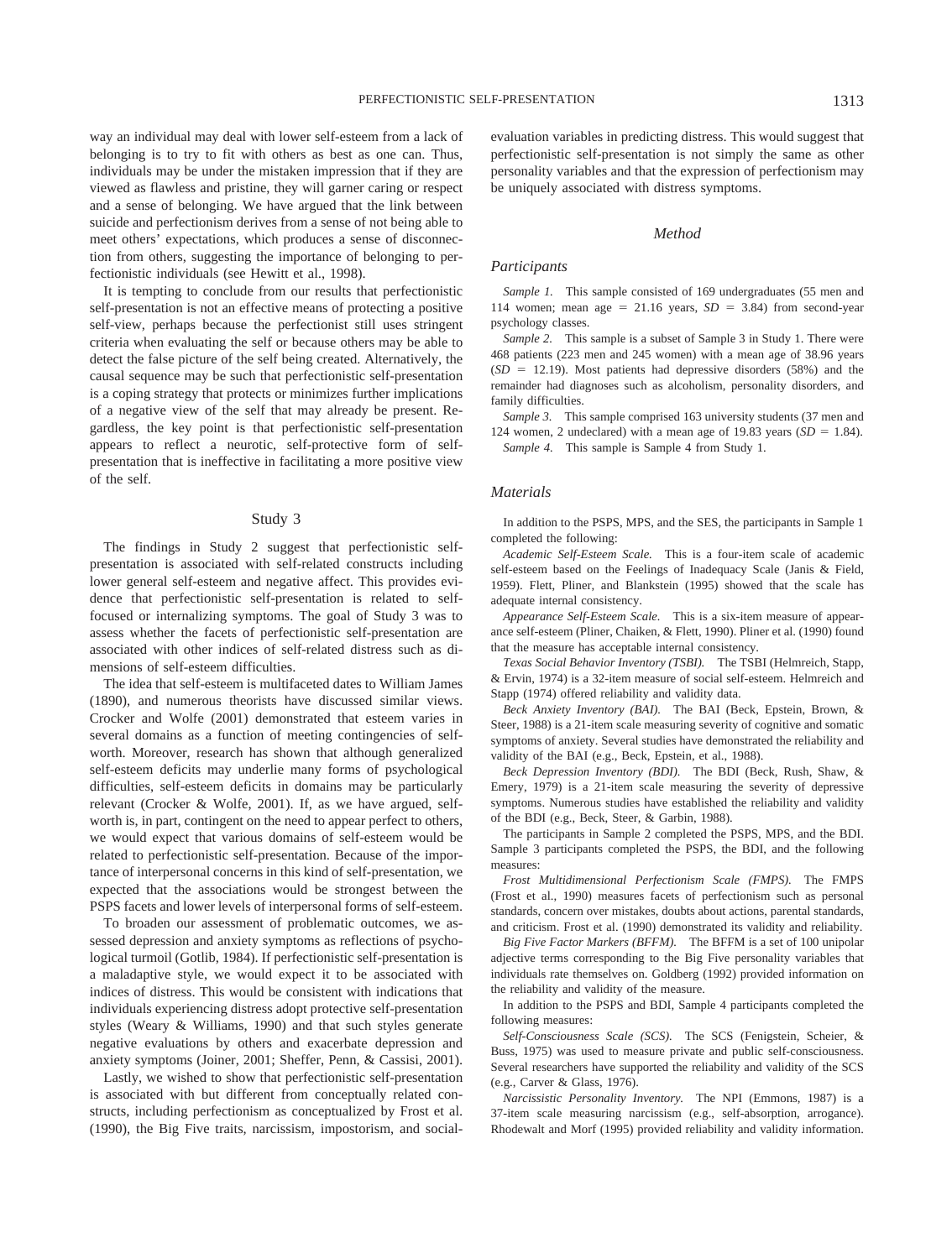*Clance Impostor Phenomenon Scale (CIPS).* The CIPS (Clance & O'Toole, 1988) is a 20-item measure of impostorism. Holmes, Kertay, Adamson, Holland, and Clance (1993) demonstrated acceptable reliability and validity.

*Need for Approval Scale.* The Need for Approval Scale (R. G. Jones, 1969) is a measure of irrational beliefs related to one's need for others' approval. Reliability and validity data are in R. G. Jones (1969).

*Fear of Negative Evaluation (FNE).* The FNE (Watson & Friend, 1969) is a psychometrically sound measure of apprehension at the prospect of being negatively evaluated by others.

## *Procedure*

University students received course credit for participating. All participants were debriefed.

#### *Results*

## *Sample 1*

The correlations between the PSPS subscales and the selfesteem and distress measures are shown in the lower portion of Table 5. The Perfectionistic Self-Promotion subscale was related negatively with general, academic, and appearance self-esteem and related positively with depression. The Nondisplay of Imperfection subscale was negatively correlated with dimensions of self-esteem and positively correlated with depression and anxiety symptoms. Finally, the Nondisclosure of Imperfection subscale was correlated negatively with general, academic, and social self-esteem and correlated positively with depression.

The next analyses examined whether perfectionistic selfpresentation could account for significant variance in self-esteem and distress when considered relative to trait perfectionism. A series of hierarchical regression analyses was conducted with the self-esteem and distress measures as outcome variables. In each instance, gender (gender was included because of differences in the mean level of outcome variables) and the three MPS subscale scores were entered first, followed by a second block composed of the three PSPS subscale scores. The results of these analyses are displayed in Table 7 for the self-esteem variables and in Table 8 for the depression and anxiety symptoms. With the exception of the prediction of academic self-esteem, it was found that at least one PSPS dimension accounted for a significant degree of variance in self-esteem and distress scores when controlling for gender and the MPS trait dimensions. For example, the Perfectionistic Self-Promotion subscale was uniquely predictive of increased general, appearance, and social self-esteem, and decreased depression. With respect to the Nondisplay of Imperfection subscale, this measure was related uniquely to lower levels of general, academic, appearance, and social self-esteem and to both anxiety and depression. Finally, the Nondisclosure of Imperfection subscale was related uniquely only to lower social self-esteem.

# *Sample 2*

The zero-order correlations between depression and perfectionistic self-promotion ( $r = .36$ ,  $p < .001$ ), nondisplay ( $r = .43$ ,  $p <$ .001), and nondisclosure of imperfection ( $r = .44$ ,  $p < .001$ ) were significant, indicating that the PSPS appears to measure an interpersonal style that is associated with depressive symptoms. To determine whether the PSPS facets account for unique variance in

#### Table 7

*Regression Analyses Predicting Dimensions of Self-Esteem With Perfectionism Traits and Perfectionistic Self-Presentation Scale Facets*

| Predictors                                                                                                         | $\Delta R^2$                   | ΔF         | β                                               |
|--------------------------------------------------------------------------------------------------------------------|--------------------------------|------------|-------------------------------------------------|
|                                                                                                                    | Study 3 (Sample 1; $n = 169$ ) |            |                                                 |
| Predicting general self-esteem                                                                                     |                                |            |                                                 |
| Step 1<br>Gender<br>Self-oriented<br>Other-oriented<br>Socially prescribed                                         | .23                            | 12.52***   | $-0.26**$<br>$-0.02$<br>$0.27***$<br>$-0.40***$ |
| Step 2<br>Perf. Self-Promotion<br>Nondisplay Imperf.<br>Nondisclosure Imperf.<br>Predicting academic self-esteem   | .17                            | $15.23***$ | $0.29**$<br>$-0.53***$<br>$-0.11$               |
| Step 1<br>Gender<br>Self-oriented<br>Other-oriented<br>Socially prescribed                                         | .12                            | 5.65***    | $-0.21**$<br>$-0.06$<br>0.04<br>$-0.27***$      |
| Step 2<br>Perf. Self-Promotion<br>Nondisplay Imperf.<br>Nondisclosure Imperf.<br>Predicting appearance self-esteem | .07                            | 4.38***    | $-0.13$<br>$-0.19$<br>$-0.02$                   |
| Step 1<br>Gender<br>Self-oriented<br>Other-oriented<br>Socially prescribed                                         | .22                            | 11.40***   | $-0.33***$<br>$-0.09$<br>0.15<br>$-0.33***$     |
| Step 2<br>Perf. Self-Promotion<br>Nondisplay Imperf.<br>Nondisclosure Imperf.<br>Predicting social self-esteem     | .34                            | $10.16***$ | $0.23*$<br>$-0.51***$<br>0.15                   |
| Step 1<br>Gender<br>Self-oriented<br>Other-oriented<br>Socially prescribed                                         | .12                            | 5.37**     | $-0.07$<br>0.13<br>$0.22*$<br>$-0.30***$        |
| Step 2<br>Perf. Self-Promotion<br>Nondisplay Imperf.<br>Nondisclosure Imperf.                                      | .24                            | $20.21***$ | $0.49***$<br>$-0.60***$<br>$-0.24**$            |

*Note.* Perf.  $=$  Perfectionistic; Imperf.  $=$  Imperfection.  $* p < .05.$   $* p < .01.$   $* \cdot p < .001.$ 

depression over trait perfectionism, a similar regression analysis as above was conducted. These results are presented in the lower part of Table 8, where it can be seen that PSPS facets predicted significant variance beyond that predicted by the MPS traits. Furthermore, it appears that whereas the Perfectionistic Self-Promotion subscale did not predict unique variance, both the Nondisplay and Nondisclosure subscales predicted unique variance in depression. The findings show that the PSPS facets are related to but not redundant with the MPS dimensions in predicting depression.

## *Sample 3*

Table 9 contains the zero correlations between the PSPS facets and the Frost MPS and the Big Five measures. Perfec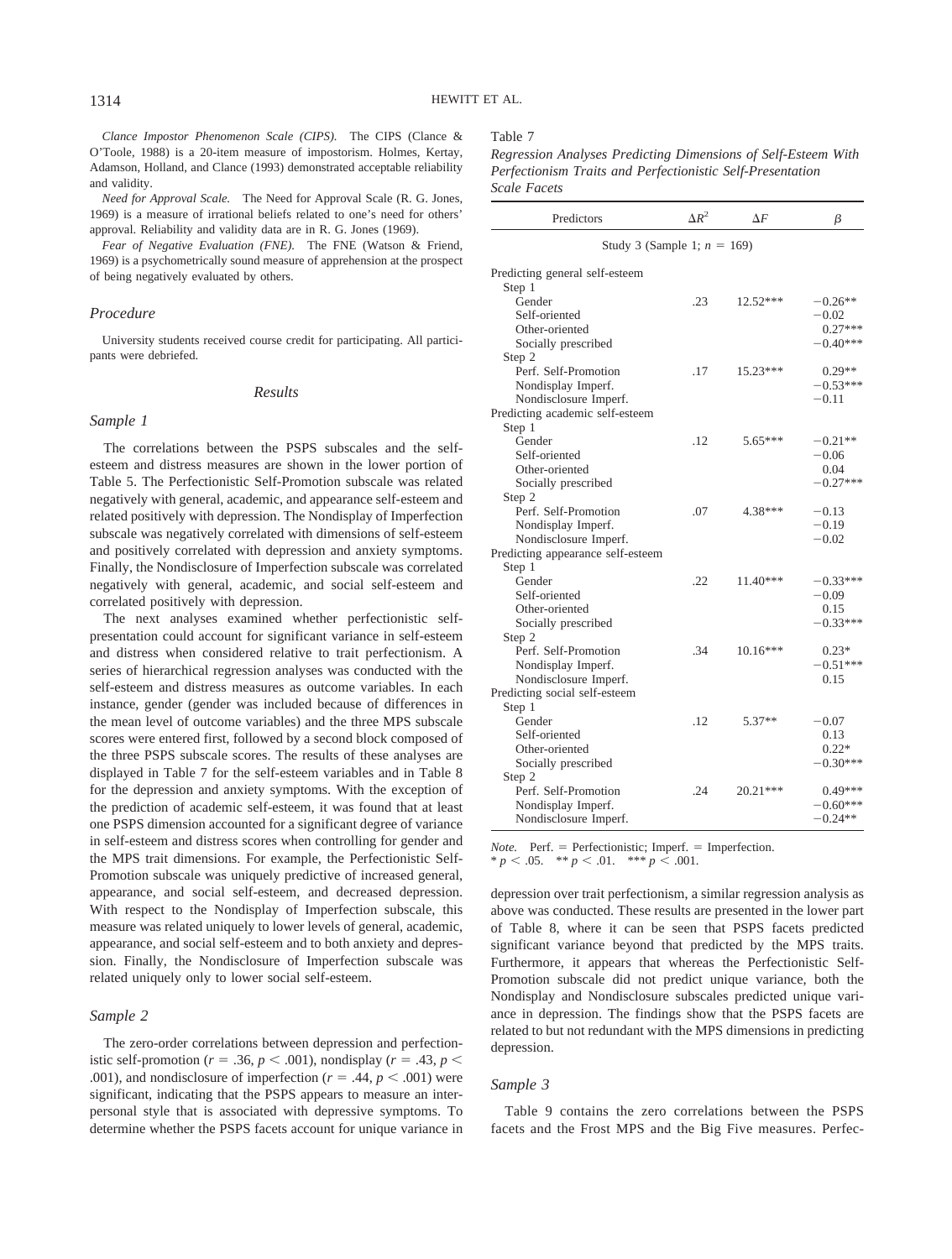Table 8 *Regression Analyses Predicting Anxiety and Depression With Perfectionism Traits and Perfectionistic Self-Presentation Facets*

| Predictors                     | $\Delta R^2$                   | $\Delta F$ | β         |
|--------------------------------|--------------------------------|------------|-----------|
|                                | Study 3 (Sample 1; $n = 169$ ) |            |           |
| Predicting anxiety symptoms    |                                |            |           |
| Step 1                         |                                |            |           |
| Gender                         | .09                            | $3.83**$   | 0.12      |
| Self-oriented                  |                                |            | 0.12      |
| Other-oriented                 |                                |            | $-0.35$   |
| Socially prescribed            |                                |            | $0.34***$ |
| Step 2                         |                                |            |           |
| Perf. Self-Promotion           | .04                            | $2.78*$    | $-0.21$   |
| Nondisplay Imperf.             |                                |            | $0.31**$  |
| Nondisclosure Imperf.          |                                |            | $-0.05$   |
| Predicting depression symptoms |                                |            |           |
| Step 1                         |                                |            |           |
| Gender                         | 14                             | $6.64***$  | 0.13      |
| Self-oriented                  |                                |            | 0.08      |
| Other-oriented                 |                                |            | $-0.50$   |
| Socially prescribed            |                                |            | $0.34***$ |
| Step 2                         |                                |            |           |
| Perf. Self-Promotion           | .05                            | $3.04*$    | $-0.25*$  |
| Nondisplay Imperf.             |                                |            | $0.26*$   |
| Nondisclosure Imperf.          |                                |            | 0.10      |

Predicting depression symptoms Step 1<br>Gender  $.26$  55.07\*\*\* 0.03<br>0.04 Self-oriented Other-oriented  $-0.09$ <br>Socially prescribed  $0.39***$ Socially prescribed Step 2 Perf. Self-Promotion .06 13.83\*\*\* -0.04 Nondisplay Imperf. 6.18\*\* 0.18\*\* 0.18\*\* 0.18\*\* Nondisclosure Imperf.

*Note.* Perf. = Perfectionistic; Imperf. = Imperfection.  $* p < .05.$   $* p < .01.$   $* \cdot p < .001.$ 

tionistic self-promotion is associated with all of the Frost perfectionism dimensions, but the nondisplay and nondisclosure facets were associated with all of the Frost dimensions except personal standards and organization. As for the Big Five measure, perfectionistic self-promotion was associated negatively with emotional stability, the nondisplay facet was associated with surgency, emotional stability, and intellect, and the nondisclosure facet was associated with surgency, agreeableness, and intellect. Lastly, all three facets were associated with depression.

To determine whether the PSPS facets were uniquely associated with depression symptoms beyond the Frost measure and the Big Five markers, hierarchical regression analyses were completed and are presented in the upper panel of Table 10. The first analysis shows that the nondisclosure facet was associated with depression after controlling for gender and all of the Frost MPS dimensions. Similarly, in the upper portion of Table 10, after controlling for gender and the Big Five dimensions, nondisclosure was significantly associated with depression.

## *Sample 4*

The correlations between the PSPS facets and the measures are presented in the lower portion of Table 9. It can be seen that all PSPS facets are associated with the self-consciousness variables, need for others' approval, fear of negative evaluation, impostorism, and depression. Only perfectionistic self-promotion was associated with narcissism.

To determine whether the PSPS facets were uniquely associated with depression after controlling for social evaluation concerns, it can be seen in the lower panel of Table 10 that after the inclusion of private and public self-consciousness, need for others' approval, and fear of negative evaluation, the nondisclosure facet remained a unique predictor of depression. Similarly, in predicting public self-consciousness, after entering narcissism and impostorism, all PSPS facets were unique predictors.<sup>8</sup>

# *Discussion*

The purpose of this study was to assess the link between perfectionistic self-presentation and various forms of self-esteem and distress and to determine if these associations are unique in comparison with other personality variables. The findings extend the results of Study 2 by showing that perfectionistic selfpresentation is not only associated with general self-esteem difficulties but also with social, academic, and appearance self-esteem deficits, and that it is the need to avoid displaying imperfection that is related most consistently to such self-esteem difficulties. After controlling for perfectionism traits, this facet was associated more highly with general and social forms of self-esteem than with academic self-esteem. The nondisclosure dimension was uniquely associated only with social self-esteem and not with the other dimensions, suggesting that there is some differentiation between nondisplay and nondisclosure of imperfection with respect to self-esteem. These findings link the concept of self-esteem with perfectionistic self-presentation and indicate, more generally, that the expression of perfection clearly involves lower self-esteem and symptoms of anxiety and depression.

Although nondisplay of imperfection was consistently and uniquely associated with decreased self-esteem and elevated emotional distress, it was found that perfectionistic self-promotion, after controlling for trait measures, was positively associated with general, appearance, and social self-esteem. This indicates that, first, the self-presentation facets are measuring different aspects of self-esteem than the trait dimensions and, second, perfectionistic self-promotion may reflect somewhat more positive behaviors. However, it is worth noting that this was the case only after trait measures and other self-presentation facets were controlled. This suggests that the need to display one's perfection involves, to some extent, attributive components of self-presentation, which, some have shown, are not related to personal problems (Wolfe, Lennox, & Cutler, 1986). It may be that not experiencing distress or psychopathology allows individuals more freedom or flexibility to express what they perceive as more positive aspects of themselves. In spite of these findings, the Perfectionistic Self-Promotion sub-

<sup>&</sup>lt;sup>8</sup> We used only public self-consciousness as the dependent variable in this regression analysis because it was the only variable that was correlated significantly with both the PSPS dimensions and narcissism.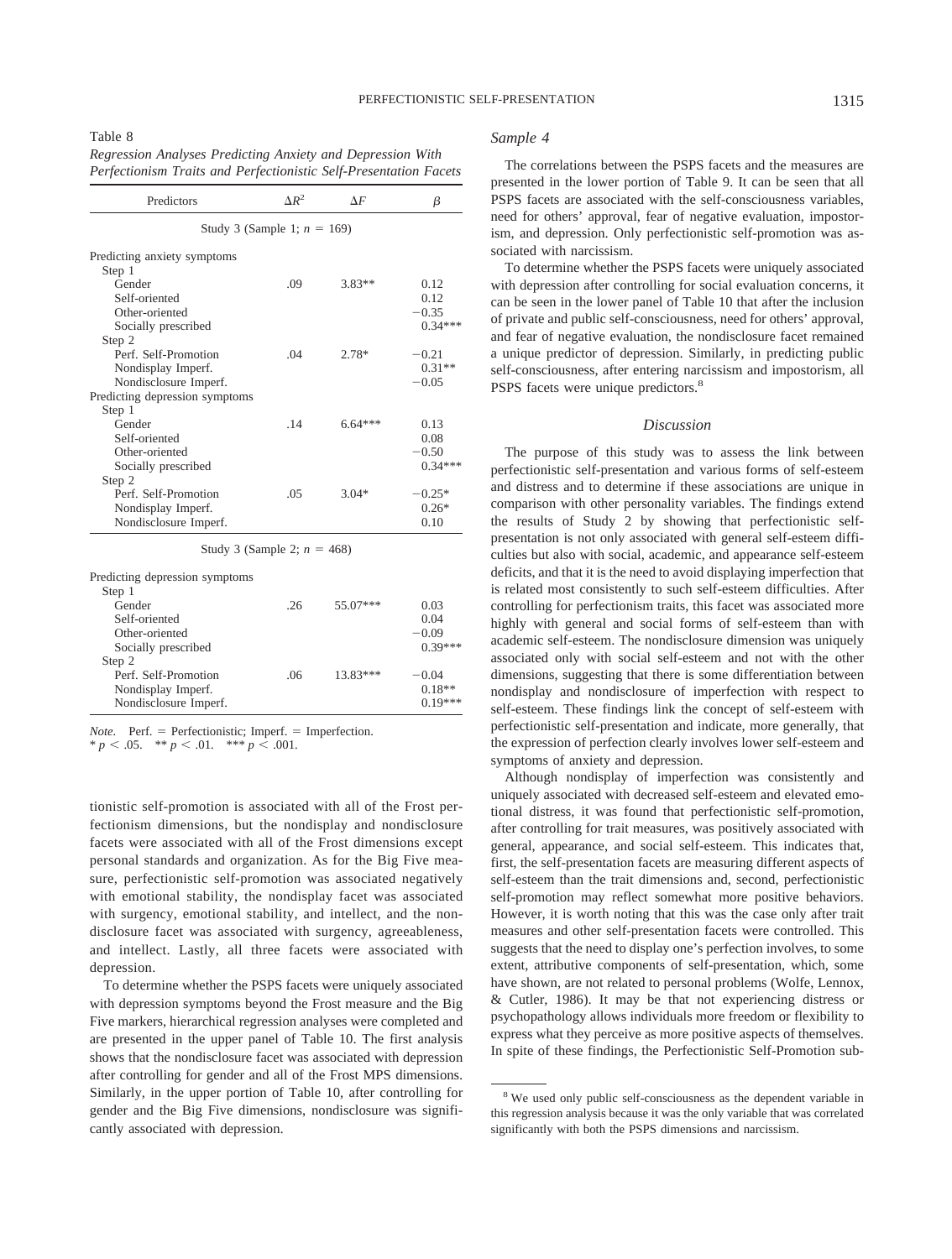#### Table 9

*Correlations Between PSPS Facets and Trait Measures of Perfectionism and the Big Five*

| <b>Measures</b>                            | Perfectionistic<br>Self-Promotion | Nondisplay<br>Imperfection | Nondisclosure<br>Imperfection |
|--------------------------------------------|-----------------------------------|----------------------------|-------------------------------|
|                                            | Study 3 (Sample 3; $n = 163$ )    |                            |                               |
| Frost Multidimensional Perfectionism Scale |                                   |                            |                               |
| Concern over mistakes                      | $.56***$                          | $.45**$                    | $.55***$                      |
| Personal standards                         | $.33***$                          | $-.05$                     | .03                           |
| Doubts about actions                       | $.34***$                          | $.42***$                   | $.24**$                       |
| Parental expectations                      | $.29**$                           | $.26**$                    | $.26**$                       |
| Parental criticism                         | $.31***$                          | $.26**$                    | $.31***$                      |
| Organization                               | $.32***$                          | .07                        | .13                           |
| <b>Big Five Measure</b>                    |                                   |                            |                               |
| Surgency                                   | $-.09$                            | $-.35***$                  | $-.32***$                     |
| Agreeableness                              | $-.06$                            | $-.06$                     | $-.20**$                      |
| <b>Emotional Stability</b>                 | $-.19*$                           | $-.20**$                   | $-.09$                        |
| Intellect                                  | $-.04$                            | $-.19*$                    | $-.23**$                      |
| Conscientiousness                          | 15                                | $-.05$                     | $-.07$                        |
| Depression                                 | $.17*$                            | $27**$                     | $.31***$                      |
|                                            | Study 3 (Sample 4; $n = 222$ )    |                            |                               |
| Private self-consciousness                 | $.23***$                          | $28***$                    | $.15*$                        |
| Public self-consciousness                  | $.53***$                          | $.54***$                   | $.24***$                      |
| Need for approval of others                | $.46***$                          | $.51***$                   | $.30***$                      |
| Fear of negative evaluation                | $.52***$                          | $.62***$                   | $.40***$                      |
| Narcissism                                 | $34***$                           | .11                        | .09                           |
| Impostorism                                | $.45***$                          | $.54***$                   | 44***                         |
| Depression                                 | $.19**$                           | $.25**$                    | $.33**$                       |

*Note.* PSPS = Perfectionistic Self-Presentation Scale.

 $* p < .05.$   $* p < .01.$   $* \cdot p < .001.$ 

scale showed many significant correlations with distress, underscoring its complex nature. In fact, perhaps the elevated selfesteem that is associated with perfectionistic self-promotion represents narcissistic tendencies (e.g., Sorotzkin, 1985) rather than more adaptive moderate levels of self-esteem.

Correlations with the anxiety and depression symptom measures provide evidence for our contention that perfectionistic selfpresentation may be a neurotic interpersonal style that influences negative affect and psychological symptoms. The finding that the Nondisplay and Nondisclosure of Imperfection subscales predicted depression severity scores beyond trait perfectionism, especially in the clinical sample, provides evidence that perfectionistic selfpresentation is not redundant with trait perfectionism and offers evidence of the incremental validity of the PSPS.

These findings are consistent with interpersonal models of depression (e.g., Joiner & Coyne, 1999) in that social behaviors are elicited that produce depressing feedback for the individual. For example, strenuously promoting one's perfection in interactions or neither demonstrating nor disclosing anything short of perfection can distance the individual from others. The individual may be perceived as self-centered and narcissistic in the former and distant and unengaging in the latter. The costs of these behaviors may be high in producing both social avoidance and depression (Joiner & Coyne, 1999).

Correlational findings showed that PSPS facets are linked with self-consciousness, need for others' approval, and fear of negative evaluation, and provided more evidence for the maladaptive consequences of attempting to present oneself as perfect. As might be

expected, the PSPS dimensions were associated more closely with public self-consciousness than private self-consciousness, which is understandable given that public self-consciousness includes a focus on style consciousness and attendant concerns with personal behavioral style in public settings (see Nystedt & Ljungberg, 2002). As in Study 2, the regression analyses also indicated that the PSPS facets are distinct from these personality features and that perfectionistic self-promotion is associated with but not simply the same as narcissism or impostorism. This is important evidence of the discriminability of the PSPS dimensions as both narcissism and impostorism are conceptually related to perfectionistic self-presentation facets.

Because perfectionistic self-presentation was associated with lower social forms of self-esteem, excessive concerns with others' evaluation, and with higher anxiety symptoms, it may be that presenting oneself as perfect is associated with social forms of anxiety. The construct of social anxiety has received a great deal of attention, and identifying predictors of these difficulties has been an important focus (Alden, Ryder, & Mellings, 2002). Perfectionistic self-presentation may be one component of personality that is germane to social anxiety. For example, an individual who is high on perfectionistic self-presentation requires others' approval and needs to be seen as perfect. If that person is not confident about his or her ability to present an image of perfection to others, or has lower self-esteem in interpersonal domains, he or she is likely to evidence anxiety. The next study addresses this issue.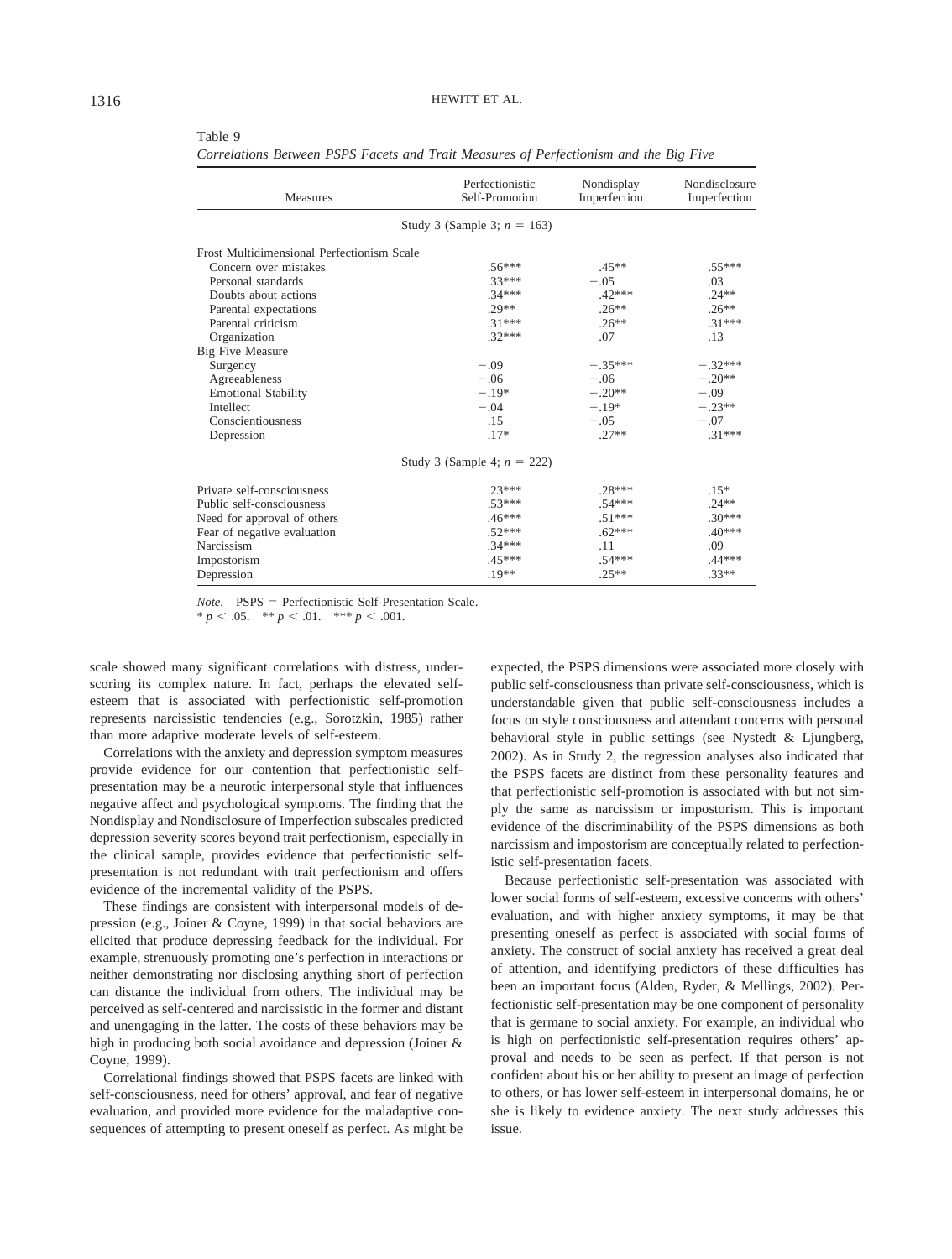Table 10

|  | Regression Analyses Predicting Depression With PSPS Facets |  |  |
|--|------------------------------------------------------------|--|--|
|  | and Controlling for Big Five and Frost MPS                 |  |  |

| Predictors                 | $\Lambda R^2$                  | $\Delta F$ | β          |
|----------------------------|--------------------------------|------------|------------|
|                            | Study 3 (Sample 3; $n = 163$ ) |            |            |
| Predicting depression      |                                |            |            |
| Step 1                     |                                |            |            |
| Gender                     | $.09**$                        | $2.14*$    | $0.17*$    |
| Concern over mistakes      |                                |            | 0.05       |
| Personal standards         |                                |            | 0.08       |
| Parental expectations      |                                |            | $-0.01$    |
| Parental criticism         |                                |            | 0.00       |
| Doubts about actions       |                                |            | $-0.23*$   |
| Organization               |                                |            | $-0.10$    |
| Step 2                     |                                |            |            |
| Perf. Self-Promotion       | $.10**$                        | $6.45***$  | $-0.03$    |
| Nondisplay Imperf.         |                                |            | 0.08       |
| Nondisclosure Imperf.      |                                |            | $0.29**$   |
| Predicting depression      |                                |            |            |
| Step 1                     |                                |            |            |
| Gender                     | $24**$                         | $8.20***$  | 0.10       |
| <b>Emotional Stability</b> |                                |            | $-0.39***$ |
| Surgency                   |                                |            | $-0.03$    |
| Intellect                  |                                |            | 0.03       |
| Agreeableness              |                                |            | 0.05       |
| Conscientiousness          |                                |            | $-0.12$    |
| Step 2                     |                                |            |            |
| Perf. Self-Promotion       | $.07***$                       | $4.84**$   | 0.05       |
| Nondisplay Imperf.         |                                |            | 0.04       |
| Nondisclosure Imperf.      |                                |            | $0.19***$  |

Study 3 (Sample 4;  $n = 222$ )

Predicting depression

| Step 1                      |     |            |            |
|-----------------------------|-----|------------|------------|
| Gender                      | .20 | $10.58***$ | $-0.48$    |
| Private self-consciousness  |     |            | 0.13       |
| Public self-consciousness   |     |            | $-0.23**$  |
| Need for approval           |     |            | $0.22*$    |
| Fear of negative evaluation |     |            | $0.36***$  |
| Step 2                      |     |            |            |
| Perf. Self-Promotion        | .04 | $3.55*$    | $-0.20$    |
| Nondisplay Imperf.          |     |            | 0.03       |
| Nondisclosure Imperf.       |     |            | $0.27**$   |
| Predicting public self-     |     |            |            |
| consciousness               |     |            |            |
| Step 1                      |     |            |            |
| Gender                      | .28 | 28.50***   | 0.07       |
| Narcissism                  |     |            | $0.30***$  |
| Impostorism                 |     |            | $0.46***$  |
| Step 2                      | .14 | 17.33***   |            |
| Perf. Self-Promotion        |     |            | $0.30***$  |
| Nondisplay Imperf.          |     |            | $0.31***$  |
| Nondisclosure Imperf.       |     |            | $-0.27***$ |
|                             |     |            |            |

 $Note. PSPS = Perfectionistic Self-Presentation Scale; MPS = Multidi$ mensional Perfectionism Scale; Perf. = Perfectionistic; Imperf. = Imperfection.

 $* p < .05.$   $* p < .01.$   $* \cdot p < .001.$ 

## Study 4

The findings in this article indicate that perfectionistic selfpresentation is associated with interpersonal behaviors reflecting concern with others' evaluations, vigilance with respect to others' reactions, and a low sense of ability to actually modify one's self-presentation even though the need to be seen as perfect is paramount. Moreover, the fact that self-esteem, in a variety of social domains, is compromised in individuals with higher levels of concealing forms of perfectionistic self-presentation, suggests that social forms of anxiety might be an outcome of perfectionistic self-presentation.

The findings suggest that individuals with excessive levels of nondisplay and nondisclosure of imperfection will appraise social environments as threatening. They are more likely to assume that others will regard them negatively should they display or disclose imperfections. Although no research has directly assessed the level of threat perceived by perfectionistic self-presenters, the correlations between the protective types of perfectionistic selfpresentation and socially prescribed perfectionism suggest that they are more likely to see others as holding unrealistic and critical expectations for them.

There are several theories of social anxiety that incorporate the concept of perfectionism as important in the development of social fears. Although some theories have described trait aspects of perfectionism in social anxiety (e.g., Juster et al., 1996), both Schlenker and Leary (1982) and Clark and Wells (1995) incorporated interpersonal and self-presentational components of perfectionism into their models of social anxiety. For example, Clark and Wells stated that various assumptions, such as not revealing weaknesses or anxiety to others, activate behavior that protects the individual from being viewed in a negative light. Moreover, numerous authors have indicated that socially anxious individuals are concerned with how they appear to others, and this is reflected by reduced self-disclosure in dyadic interactions (Meleshko & Alden, 1993). Several authors have suggested that an important component of social phobia and social anxiety involves fear of making public errors (Arkin, Appelman, & Burger, 1980). Although trait perfectionism generally plays more or less important roles in these conceptualizations, one example that incorporates self-presentational concerns in social anxiety is that proposed by Schlenker and Leary (1982; also see M. R. Leary & Kowalski, 1995). In this model, individuals experience social anxiety when they are unable to live up to their overly positive self-presentations. Because perfection is an unrealistically positive self-presentation, one would expect that social anxiety would ensue, especially as the perceived demand to demonstrate that perfection develops.

Accordingly, one aim of this study was to assess whether perfectionistic self-presentation is associated with social anxiety. This would support our claims that perfectionistic self-presentation can result in maladaptive outcomes in the social domain and would provide evidence of predictive validity for the perfectionistic selfpresentation construct. We also assessed a nonsocial form of anxiety, agoraphobia, to assess discriminant validity. Another aim of this study was to replicate the association between perfectionistic self-presentation and general anxiety symptoms.

The final goal of this study was to examine the link between perfectionistic self-presentation and the self-presentational tactics. At present, we have not addressed the specific types of selfpresentational tactics associated with perfectionistic selfpresentation, other than the demonstration of an association between self-handicapping and all three PSPS subscales in the samples used in Study 2. We sought to replicate earlier findings suggesting a link between perfectionistic self-presentation and defensive tendencies (i.e., self-handicapping), but we also evalu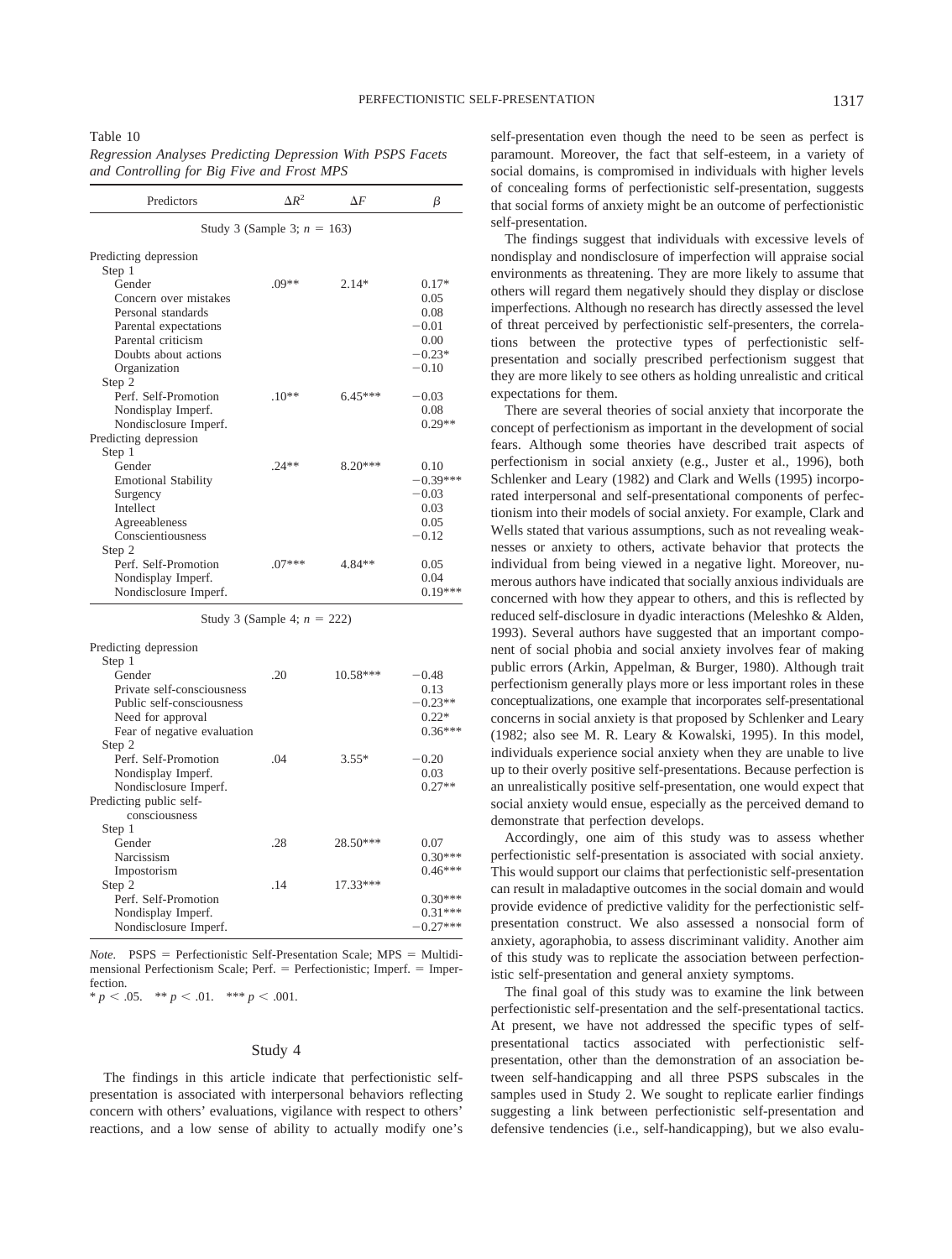1318 HEWITT ET AL.

ated the hypothesis that perfectionistic self-promotion would be associated with assertive types of self-presentation that reflect attempts at self-enhancement. Consistent with our general approach, we also investigated whether the PSPS facets could predict unique variance in social anxiety beyond these self-presentational behaviors.

#### *Method*

## *Participants*

In Sample 1, 152 university students (47 men and 104 women, 1 undeclared; mean age  $= 20.16$  years,  $SD = 4.50$ ) completed measures. In Sample 2, 151 university students (43 men and 108 women; mean age  $= 18.91$  years,  $SD = 1.70$ ) completed measures.

#### *Materials*

In addition to the PSPS, the MPS, and the BAI, those in Sample 1 completed the following:

*Endler Multidimensional Anxiety Scales–State (EMAS-S).* The EMAS-S (Endler, Edwards, & Vitelli, 1991) is a 20-item measure of state anxiety. Numerous studies have demonstrated its validity and reliability (e.g., Endler, Edwards, Vitelli, & Parker, 1989).

*Social Phobia and Anxiety Inventory (SPAI).* The SPAI (Turner, Beidel, Dancu, & Stanley, 1989) is a 45-item measure of anxiety; 32 items assess social phobia and 13 items assess agoraphobia. Several studies have shown the psychometric solidity of the SPAI (e.g., Osman et al., 1996).

*Social Interaction Anxiety Scale (SIAS) and Social Phobia Scale (SPS).* The SIAS (Mattick & Clarke, 1989) is a 20-item measure of anxiety in social situations; the SPS (Mattick & Clarke, 1989) is a 20-item measure of anxiety generated by evaluative fears. Investigations have verified the validity and reliability of the measures (e.g., Heimberg, Mueller, Holt, Hope, & Liebowitz, 1992).

In Sample 2, in addition to the PSPS, SIAS, and SPS, the participants completed the following:

*Self-Presentation Tactics Scale (SPTS).* The SPTS (Lee, Quigley, Nesler, Corbett, & Tedeschi, 1999) is a 63-item measure of five assertive self-presentational tactics and seven defensive self-presentational tactics. Lee et al. (1999) provided evidence of the reliability and validity of the SPTS. We focused on summary scores representing defensive tactics (e.g., use of disclaimers and excuses) and more assertive tactics (e.g., use of ingratiation, entitlement, and supplication).

#### *Procedure*

University students earned course credit for participating. Each participant was debriefed.

#### *Results*

#### *Sample 1*

Zero order correlations between the PSPS subscales and the measures of anxiety are presented in Table 11. All PSPS subscales were correlated positively with all of the anxiety measures with two exceptions. The Nondisclosure of Imperfection was not correlated with the BAI or with the Agoraphobia subscale of the SPAI. The highest correlations tended to be between the Nondisplay of Imperfection facet and the various measures of social anxiety.

Regression analyses were conducted to assess the unique contributions of the PSPS facets. As seen in Table 12, Perfectionistic Self-Promotion was not a unique predictor of any of the anxiety measures after controlling for gender and trait perfectionism; however, the Nondisplay of Imperfection subscale was a unique predictor of social phobia, social interaction, and social performance anxiety. Finally, the Nondisclosure of Imperfection subscale was uniquely related only to state anxiety and social phobia, suggesting that it is associated with severe forms of social anxiety. None of

Table 11 *Zero-Order Correlations Between Perfectionistic Self-Presentation Subscales and Measures of Anxiety*

| <b>Measures</b>             | Perfectionistic<br>Self-Promotion | Nondisplay<br>Imperfection | Nondisclosure<br>Imperfection |  |
|-----------------------------|-----------------------------------|----------------------------|-------------------------------|--|
|                             | Study 4 (Sample 1; $n = 152$ )    |                            |                               |  |
| Anxiety measures            |                                   |                            |                               |  |
| <b>BDI</b> Anxiety          | $.17*$                            | $.29***$                   | .16                           |  |
| <b>EMAS</b> State Anxiety   | $.29***$                          | $.31***$                   | $.32***$                      |  |
| Social phobia               | $.31***$                          | $.51***$                   | $.32***$                      |  |
| Agoraphobia                 | $.25**$                           | $.33***$                   | .06                           |  |
| Social interaction          | $.28***$                          | $.52***$                   | $.28***$                      |  |
| Social performance          | $.33***$                          | .48***                     | $.22**$                       |  |
|                             | Study 4 (Sample 2; $n = 151$ )    |                            |                               |  |
| Self-presentation tactics   |                                   |                            |                               |  |
| Defensive self-presentation | $.38***$                          | $.42***$                   | $.24**$                       |  |
| Assertive self-presentation | $.44***$                          | $.33***$                   | $.28***$                      |  |
| Social anxiety measures     |                                   |                            |                               |  |
| Social interaction          | $.27**$                           | $.44***$                   | .38***                        |  |
| Social performance          | $.24**$                           | $.34***$                   | $.37***$                      |  |

*Note.* BDI = Beck Depression Inventory; EMAS = Endler Multidimensional Anxiety Scales.

 $* p < .05.$   $* p < .01.$   $* \cdot p < .001.$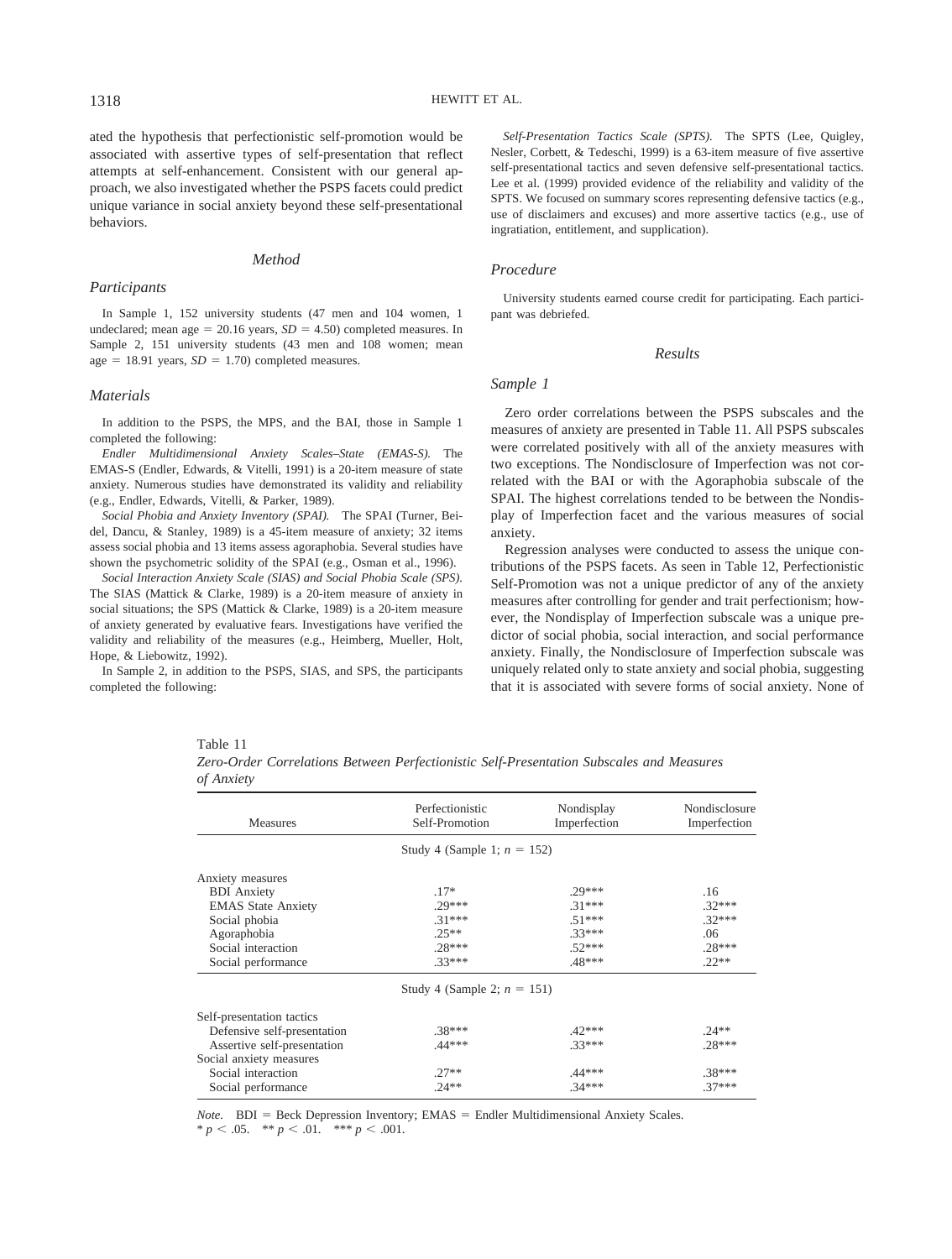#### PERFECTIONISTIC SELF-PRESENTATION 1319

| Table 12                                                                                    |  |  |  |  |
|---------------------------------------------------------------------------------------------|--|--|--|--|
| Regression Analyses Predicting Anxiety Measures Controlling Trait Perfectionism and Tactics |  |  |  |  |

| Predictors                                                                                                | $\Delta R^2$ | $\Delta F$          | $\beta$                                            | Predictors                                                                                                                | $\Delta R^2$ | $\Delta F$ | $\beta$                                 |
|-----------------------------------------------------------------------------------------------------------|--------------|---------------------|----------------------------------------------------|---------------------------------------------------------------------------------------------------------------------------|--------------|------------|-----------------------------------------|
| Study 4 (Sample 1; $n = 152$ )                                                                            |              |                     |                                                    | Study 4 (Sample 1; $n = 152$ ) (continued)                                                                                |              |            |                                         |
| Predicting general anxiety symptoms<br>Step 1                                                             |              |                     |                                                    | Predicting social interaction anxiety<br>Step 1                                                                           |              |            |                                         |
| Gender<br>Self-oriented<br>Other-oriented<br>Socially prescribed<br>Step 2                                | .09          | $3.32*$             | $0.19*$<br>$-0.03$<br>0.02<br>$0.22*$              | Gender<br>Self-oriented<br>Other-oriented<br>Socially prescribed<br>Step 2                                                | .17          | $7.26***$  | 0.04<br>0.05<br>$-0.19$<br>$0.44***$    |
| Perf. Self-Promotion<br>Nondisplay Imperf.<br>Nondisclosure Imperf.<br>Predicting state anxiety<br>Step 1 | .02          | 0.52                | $-0.05$<br>0.13<br>0.08                            | Perf. Self-Promotion<br>Nondisplay Imperf.<br>Nondisclosure Imperf.<br>Predicting social performance<br>anxiety           | .15          | $10.28***$ | $-0.15$<br>$0.50***$<br>0.14            |
| Gender<br>Self-oriented<br>Other-oriented<br>Socially prescribed<br>Step 2<br>Perf. Self-Promotion        | .11<br>.07   | $4.33**$<br>$3.75*$ | $-0.09$<br>$-0.04$<br>$-0.07$<br>$0.37***$<br>0.11 | Step 1<br>Gender<br>Self-oriented<br>Other-oriented<br>Socially prescribed<br>Step 2                                      | .12          | $4.63**$   | 0.09<br>$-0.01$<br>$-0.13$<br>$0.37***$ |
| Nondisplay Imperf.<br>Nondisclosure Imperf.<br>Predicting social phobia<br>Step 1                         |              |                     | 0.16<br>$0.19*$                                    | Perf. Self-Promotion<br>Nondisplay Imperf.<br>Nondisclosure Imperf.                                                       | .13          | $7.74***$  | 0.18<br>$0.35***$<br>0.06               |
| Gender<br>Self-oriented<br>Other-oriented<br>Socially prescribed                                          | .15          | $6.38***$           | 0.04<br>0.03<br>$-0.22*$<br>$0.43***$              | Study 4 (Sample 2; $n = 152$ )<br>Predicting social interaction anxiety<br>Step 1                                         |              |            |                                         |
| Step 2<br>Perf. Self-Promotion<br>Nondisplay Imperf.<br>Nondisclosure Imperf.                             | .19          | 12.34*              | 0.01<br>$0.46***$<br>$0.20*$                       | Gender<br>Defensive self-presentation<br>Assertive self-presentation<br>Step 2                                            | .14          | $7.65***$  | 0.06<br>0.17<br>0.22                    |
| Predicting agoraphobia<br>Step 1<br>Gender<br>Self-oriented<br>Other-oriented<br>Socially prescribed      | .09          | $3.35*$             | 0.14<br>0.06<br>$-0.13$<br>$0.25*$                 | Perf. Self-Promotion<br>Nondisplay Imperf.<br>Nondisclosure Imperf.<br>Predicting social performance<br>anxiety<br>Step 1 | .16          | $11.04***$ | $-0.31**$<br>$0.44***$<br>$0.24**$      |
| Step 2<br>Perf. Self-Promotion<br>Nondisplay Imperf.<br>Nondisclosure Imperf.                             | .03          | 1.81                | 0.18<br>0.15<br>$-0.08$                            | Gender<br>Defensive self-presentation<br>Assertive self-presentation<br>Step 2                                            | .24          | 15.84***   | 0.02<br>0.10<br>$0.42***$               |
|                                                                                                           |              |                     |                                                    | Perf. Self-Promotion<br>Nondisplay Imperf.<br>Nondisclosure Imperf.                                                       | .10          | $7.14***$  | $-0.31**$<br>$0.26*$<br>$0.27**$        |

*Note.* Perf.  $=$  Perfectionistic; Imperf.  $=$  Imperfection.

 $* p < .05.$   $* p < .01.$   $* \cdot p < .001.$ 

the PSPS subscales were related uniquely to agoraphobia or to general anxiety symptoms, suggesting some specificity with respect to social forms of anxiety disorders and supporting the discriminant validity of the measure.

# *Sample 2*

The correlations between the PSPS facets and the selfpresentational tactics are also presented in Table 11. All three PSPS facets were correlated with both defensive and assertive self-presentation tactics. Regression analyses predicting both measures of social anxiety showed that, after controlling for the tactics, all three PSPS facets predicted unique variance, though higher scores on perfectionistic self-promotion were associated with lower social anxiety. This provides further evidence that the PSPS facets are linked with other self-presentational strategies and that they predict social anxiety beyond self-presentational styles. This provides additional support for the discriminability of the construct.

## *Discussion*

The results from Study 4 suggest that dimensions of perfectionistic self-presentation are generally related to measures of anxiety and that Nondisplay of Imperfection is especially linked to social measures of anxiety. Although Nondisclosure of Imperfection did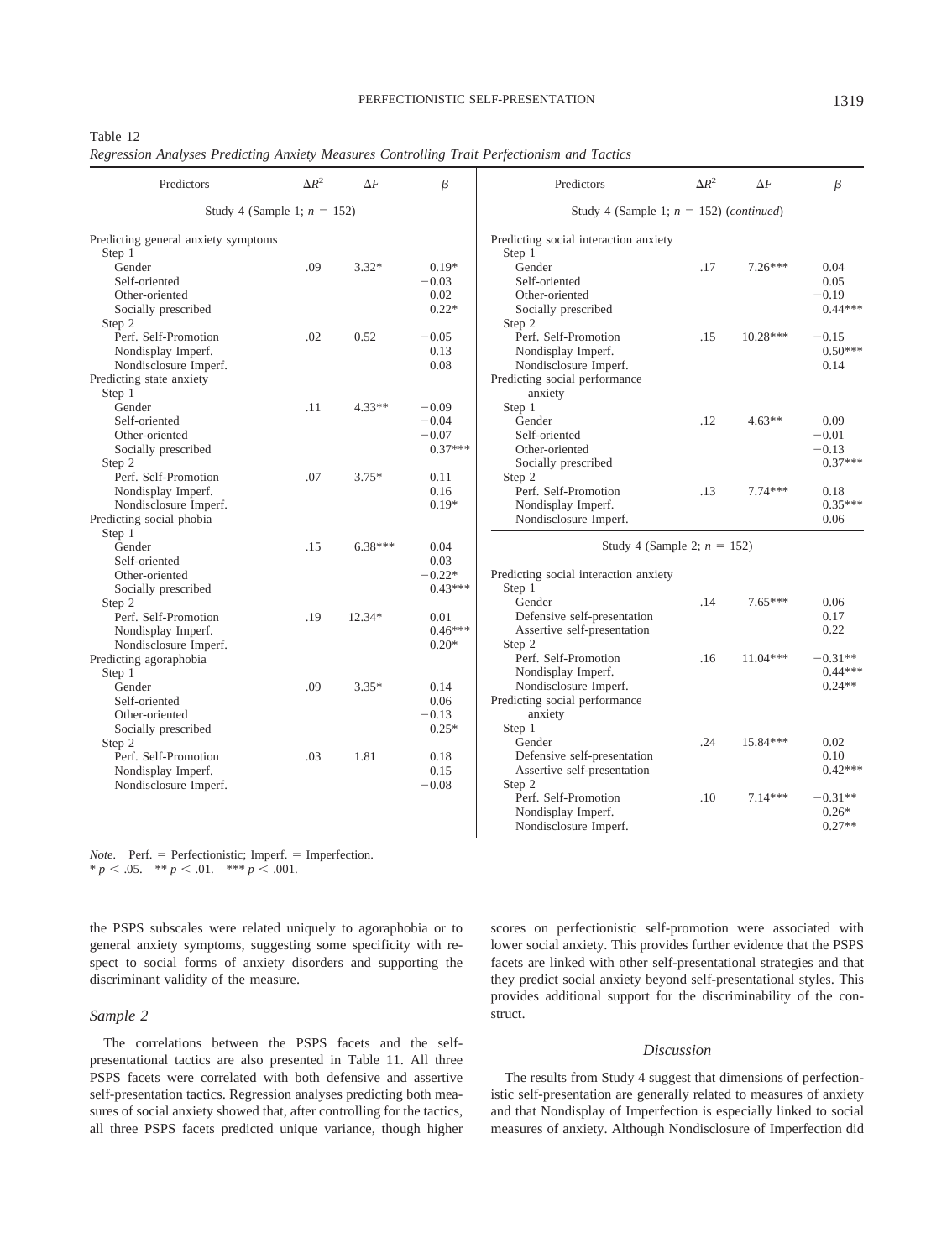uniquely predict one nonsocially based form of anxiety, facets of perfectionistic self-presentation did not uniquely predict other nonsocially based forms of anxiety, supporting the specificity of perfectionistic self-presentation to social forms of anxiety. The substantial association between these PSPS facets and indexes of social anxiety is in accordance with past research indicating that socially anxious individuals are concerned more with avoiding a bad impression than with creating a good one (Arkin, Lake, & Baumgardner, 1986; Schlenker & Leary, 1982), and with the previous studies showing that the nondisplay facet was more highly associated with social forms of self-esteem.

Perfectionistic self-promotion was also consistently correlated with measures of social anxiety. Although concealing forms of self-presentation would be expected to be associated with social anxiety, why would socially anxious individuals adopt a prideful, acquisitive self-presentational style? One explanation for this is that irrespective of the perfectionistic self-presentational facet, there may be a fear that others will not be forthcoming with the sought-after support, succour, or respect (M. R. Leary et al., 1995). Also, for some socially anxious individuals, nondisplay of imperfection and nondisclosure of imperfection may be a concomitant or consequence of social anxiety. In this instance, social anxiety may result in repudiative forms of perfectionistic self-presentation (e.g., nondisplay of imperfection); however, for other socially anxious individuals, perfectionistic self-promotion may be a vulnerability to social anxiety. In this case, perfectionistic self-promotion may lead to social anxiety in the presence of demonstrations of imperfection. Because perfectionistic self-promoters are attempting to obtain social approval by presenting an unrealistic image of perfection that is difficult to maintain and easy to falsify, they may be vulnerable to social anxiety and evaluative concerns.

An important finding across the regression analyses was that both socially prescribed perfectionism and the perfectionistic selfpresentation facet of nondisplay of imperfection were associated uniquely with indices of social phobia and social anxiety. This suggests that both facets should be included in models of social anxiety, and suggests the need to include a self-presentation component in current models of perfectionism and social anxiety (see Alden et al., 2002).

Additional findings from Study 4 extended existing results by showing that perfectionistic self-presentation facets are associated with both defensive and assertive self-presentational tactics. These findings qualify our portrayal of perfectionistic self-presenters by showing that although perfectionistic self-presentation is primarily defensive and involves defensive tactics of self-presentation, perfectionistic self-presenters are not entirely reactive and may engage in assertive self-presentational tactics in an attempt to manipulate the image displayed to others and to obtain recognition and admiration if possible. Thus, they may engage in such tactics as ingratiation, supplication, and entitlement when the opportunity arises.

Of importance, perfectionistic self-promotion and nondisplay of imperfection were unique predictors of social anxiety after controlling for both assertive and defensive self-presentational tactics, suggesting that the PSPS taps distinctive aspects of selfpresentation. Also, although perfectionistic self-promotion was associated negatively with social anxiety in the regression analyses, it is important to remember that this negative relation was evident only after removing variance attributable to other selfpresentational tactics. Once again, these findings underline the complex nature of the perfectionistic self-promotion facet.

In sum, this study supported the contention that perfectionistic self-presentation may be a neurotic style that is related to anxiety symptoms. The three facets of perfectionistic self-presentation were differentially related to indices of distress, suggesting that there may be some differentiation in terms of difficulties experienced as a function of which perfectionistic style is adopted. Moreover, the results indicated that the PSPS is associated with distress beyond what is attributable to trait measures of perfectionism and other self-presentational tactics. Because several of our studies have shown that trait perfectionism dimensions are related to various kinds of psychopathology (Hewitt & Flett, 1991b, 1993a; Hewitt et al., 1995), the current findings demonstrate that the PSPS is not simply redundant with trait measures and represents a novel, unmeasured aspect of perfectionism that extends extant conceptualizations of self-presentational behaviors.

## General Discussion

The purpose of this project was to provide a conceptualization and an empirical demonstration of the importance of perfectionistic self-presentation. We described a multifaceted interpersonal style that represents the interpersonal expression of perfection, reported on the development and validation of the PSPS, and supported the factorial stability, internal consistency, stability, and construct, discriminant, and predictive validity of the subscales comprising the measure. Of most importance, we demonstrated that the perfectionistic self-presentation facets are associated with various forms of psychological distress, supporting our contention that they may be maladaptive forms of self-presentation that represent a neurotic interpersonal style. They are associated with general measures of the self-concept that involve nonveridical presentations of the self to others and with both self-related and interpersonal forms of distress that are not accounted for by other personality constructs or self-presentational styles. This research was done in diverse student, community, and psychiatric samples, supporting the generalizability of the perfectionistic self-presentation construct.

## *The Nature of Perfectionistic Self-Presentation*

There are numerous important characteristics of perfectionistic self-presentation that the current work underscores. First, perfectionistic self-presentation appears to encompass promotional and concealing components. Although all three facets share features in terms of defensive stances, self-monitoring behavior, and distress, there are differences among them. Perfectionistic self-promotion appears to be an active staging or presentation of one's supposed perfection that involves vigilance and sensitivity to the emotional expression of others. The nondisplay of imperfection and the nondisclosure of imperfection are both protective forms of selfpresentation that involve concealing perceived shortcomings. In the former, the nondemonstration or, in the latter, the nondisclosure of perceived shortcomings reflects the passive stance taken by individuals in this regard. The nondisplay of imperfection also appears to involve less of an ability to modify one's presentation, suggesting a decreased sense of efficacy in presenting a clear picture of perfection to others.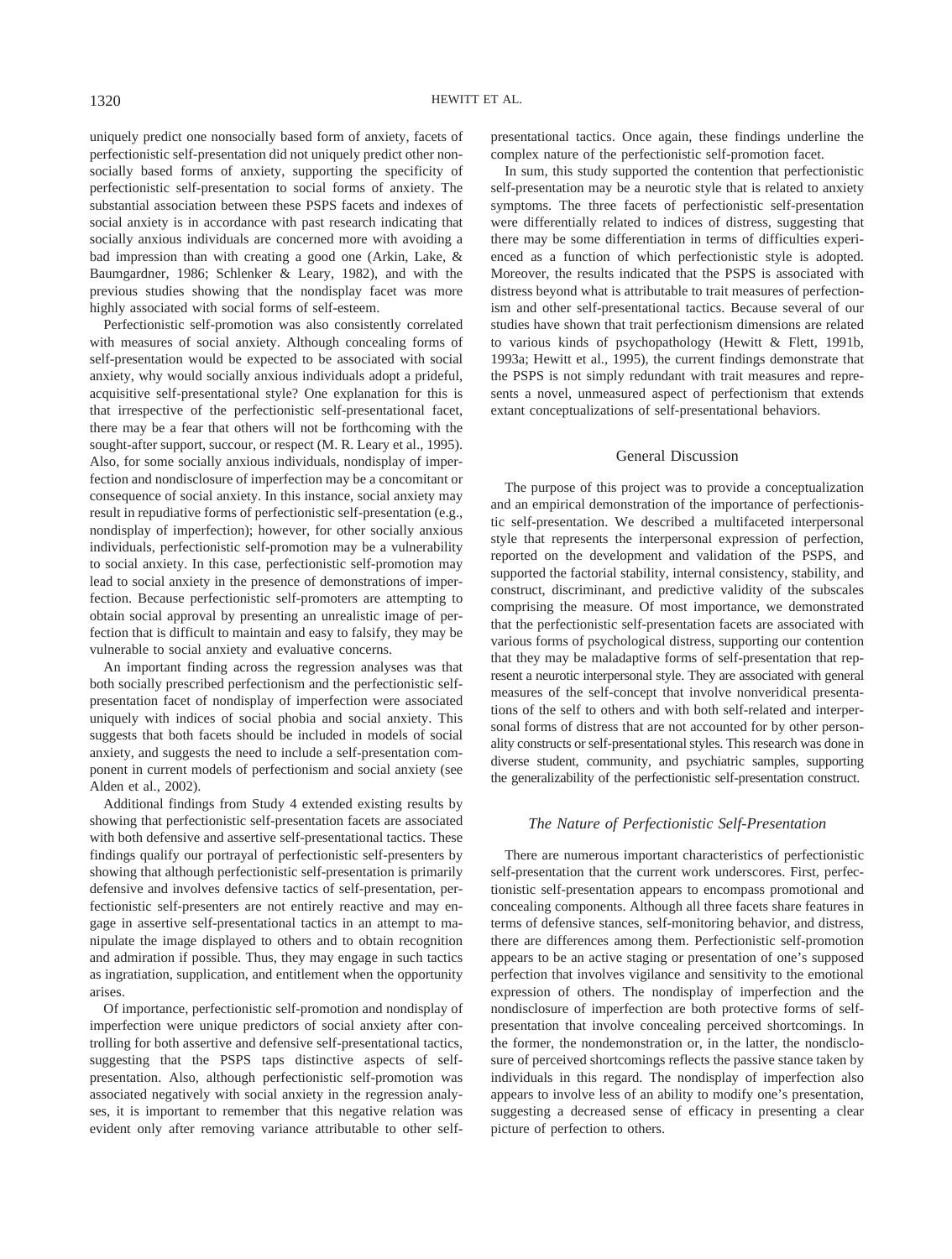The perfectionistic self-presentation facets are distinct from other personality variables; however, they are substantially correlated with one another. This might suggest some difficulty in our interpretation that the facets are unique and independent. However, the factor analytic findings support the independence of the facets. Moreover, the differential relationships with other variables also indicate that the facets assess different aspects of perfectionistic self-presentation.

Second, perfectionistic self-presentation is associated with, but distinct from, trait dimensions of perfectionism, the Big Five traits, narcissism, personality factors involving social concerns, and other self-presentational tactics. Although there is much research that demonstrates the outcomes of elevated levels of perfectionism traits (Flett & Hewitt, 2002), the current research suggests that an important additional feature of perfectionism involves attempting to appear to others as if one is perfect.

The current research yielded several findings that suggest that the self-presentational components of perfectionism reflect stylistic aspects of perfectionism that are different from trait aspects of perfectionism. Whereas trait components reflect the experience of requiring and expecting perfection, perfectionistic self-presentation reflects a stylistic expression of perfectionistic tendencies. Although there has been little research done on expression versus content components of personality constructs (Buss & Finn, 1987), it is our contention that the differences between perfectionistic traits and perfectionistic self-presentation illustrate that distinction. This is especially evident in the demonstration of differential relationships between trait versus self-presentation components in predicting self-esteem dimensions. This research supplements findings that self-oriented and socially prescribed perfectionists are self-critical and do not like to confront themselves with their own imperfections (Hewitt & Flett, 1991a, 1993b) by illustrating that some perfectionists are also disturbed by the possibility that others will be able to detect their imperfections.

Third, perfectionistic self-presentation facets seem to be evident in interpersonal situations. Both peers and clinicians are able to perceive and judge levels of the PSPS facets, suggesting that these behaviors are evident to others. Moreover, there is evidence of the stability of the facets suggesting that perfectionistic selfpresentation may represent consistent or rigid interpersonal styles. This does not mean that environmental factors do not influence perfectionistic self-presentation. For example, the presence of an authority versus a subordinate might influence the nature or intensity of the perfectionistic self-presentation. This observation underscores the need to further examine the extent to which the self-presentational behaviors of perfectionists vary according to situational context and the characteristics of audience members.

Fourth, perfectionistic self-presentation appears to be a maladaptive form of self-presentation with all three facets associated with lower self-esteem and both self-related and interpersonal distress. We view perfectionistic self-presentation as a pervasive neurotic style and, although we have suggested that the perfectionistic self-presentational style produces psychological difficulties, it may be that the experience of distress exacerbates perfectionistic self-presentation. This suggests that perfectionistic selfpresentation may be similar to a coping strategy, although we would argue that coping in this manner produces difficulties by influencing relationships or maintains difficulties by precluding dealing with problems appropriately.

We propose that all three facets reflect deceptive forms of self-presentation and are associated with psychological difficulties. It was suggested that one motivation for perfectionistic selfpresentation involves a lack of interpersonal connection and attempts to obtain approval, caring, respect, or a sense of belonging from others. According to sociometer theory (M. R. Leary et al., 1995), such a lack of interpersonal connection or inclusion produces decreased self-esteem and may produce attempts to enhance that self-esteem. This implies that significant self-esteem issues, such as labile self-regard, may be important in perfectionistic self-presentation, and the findings from Study 3 support this interpretation. Accordingly, the need for the self to appear to be perfect to others may be a compensatory mechanism used to defend against feelings of inadequacy and to guard against concerns over rejection. In this manner, our framework is consistent with research that has suggested individuals with high self-esteem manage their esteem in private, self-regulatory ways, whereas individuals with low or fragile self-esteem recruit and maintain their esteem though public, interpersonal behaviors (Baumgardner, Kaufman, & Levy, 1989). Thus, consistent with models that incorporate self-esteem regulation and interpersonal behaviors, perfectionistic self-presentation may involve self-esteem regulation in the interpersonal context.

Perfectionistic self-presentation may be a particularly problematic strategy, and we would expect that indicators of general distress might result from a perfectionistic self-presentational style because the individual may, at some point, be compelled to demonstrate or reveal imperfections (Tedeschi, Schlenker, & Bonoma, 1971), and this could have a decided impact on others' approval and social acceptance. This style may foster problematic social or intimate relationships that arise, in part, from reticence to engage in mutual self-disclosure, dishonesty in terms of portrayal of inappropriate personal characteristics and accomplishments, and a perceived lack of authenticity in the eyes of others. Individuals who are free to express their shortcomings, fears, and limitations appear to be able to develop more intimate relationships (Derlega, Metts, Petronio, & Margulis, 1993), whereas those who are concerned about avoiding discussion of these issues may be particularly prone to problems in intimate relationships (Meleshko & Alden, 1993). To the extent that sexual dissatisfaction is reflective of problems in intimate relationships, Habke et al. (1999) showed that husbands' nondisplay of imperfection was associated with wives' sexual dissatisfaction and that wives' general perfectionistic self-presentation was associated with their own decreased sexual satisfaction. Similarly, because individuals who have high levels of perfectionistic self-presentation are reluctant to take risks that may invalidate their facades, certain interpersonal competencies, such as disclosure or honesty, may not be developed adequately, and this may have an impact on the formation and quality of intimate relationships. Other social problems may include appearing boastful, arrogant, or narcissistic, which would distance others, exaggeration, prevarication, evasiveness, and a potential for profound embarrassment and withdrawal should events disprove inflated claims. Finally, individuals with perfectionistic selfpresentation styles may begin to actually believe in their own facade of perfection (Horney, 1950), contributing to narcissism or delusions of grandeur (Hewitt, Flett, & Turnbull, 1992).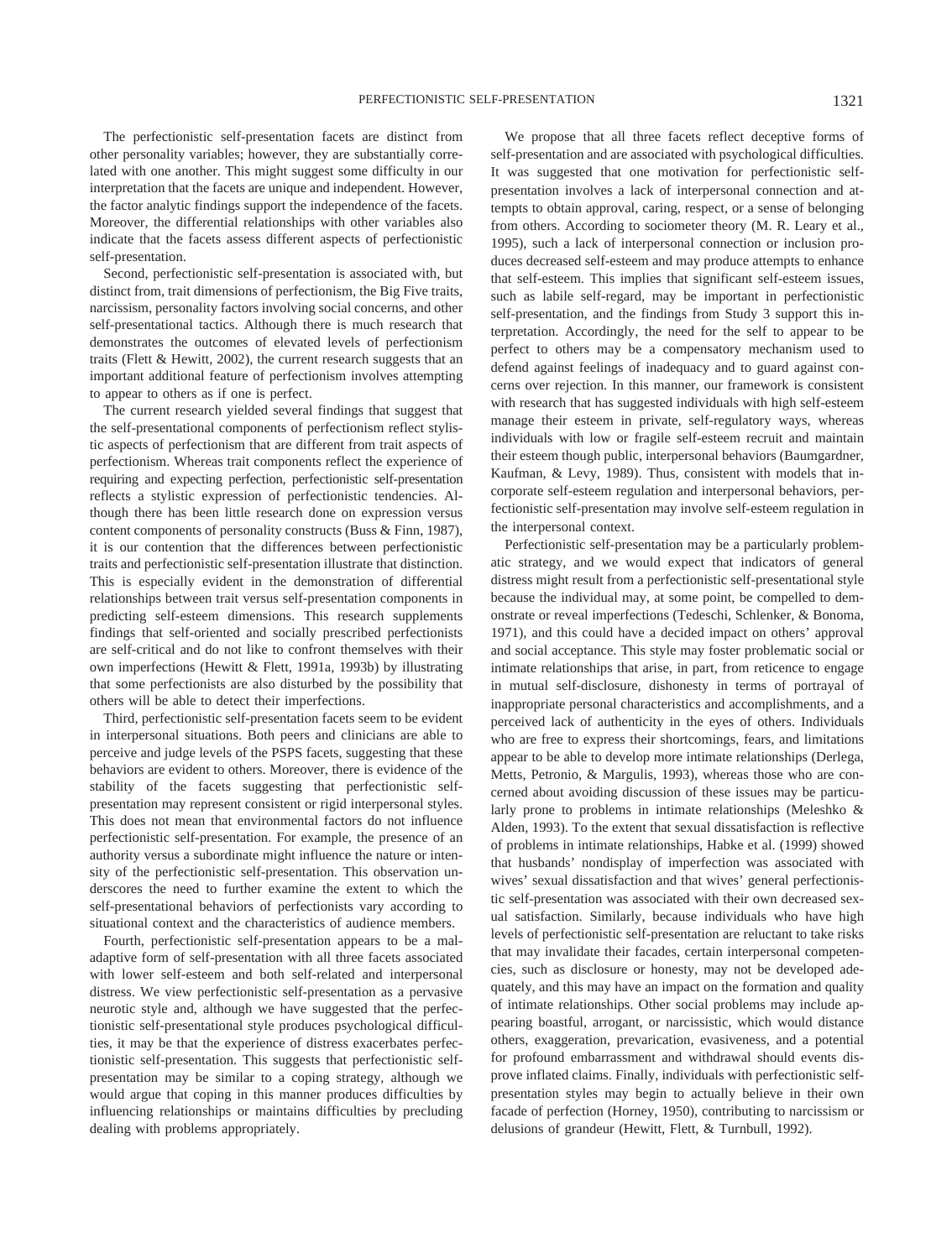# *Future Directions*

Given that self-presentation is a ubiquitous, patterned, and strategic form of social behavior (Baumeister, 1982), numerous future directions exist for the perfectionistic self-presentation construct. For example, assessing responses to failures (Baumgardner et al., 1989), successes, or varying audiences (Tice, Butler, Muraven, & Stillwell, 1995) would clarify some of the behavioral outcomes of perfectionistic self-presentation. Also, research addressing the nature of perfectionistic self-presentation as a deliberate, selfconscious behavior or an automatic, nonconscious "interpersonal reflex" (McLemore & Brokaw, 1987, p. 273) would aid in enhancing our understanding of the construct. The development of a valid, stable, and reliable measure of perfectionistic selfpresentation permits such explorations.

One important possibility that needs to be explored in future investigations is the likelihood that individuals who are high on the self-presentation dimensions are reluctant to admit to personal problems and to seek help for psychological difficulties from either professionals or from social networks. Certainly, the stigma associated with seeking help (Fischer & Turner, 1970) seems to be more potent for those high in social-evaluative concerns, and help-seeking may be perceived as a powerful indication of weakness. It may also be the case that perfectionistic self-presentation is the perfectionism dimension that accounts for the difficulties perfectionism poses in psychotherapy (Blatt, Zuroff, Bondi, Sanislow, & Pilkonis, 1998).

A final direction for research is the association between perfectionistic self-presentation and the experience of self-conscious emotions. Tangney (2002) has shown that socially prescribed perfectionism is associated with the experience of shame, but it ought to be the case that an even stronger association exists between shame and perfectionistic self-presentation, given the concern that people high in perfectionistic self-presentation have with public exposure of their shortcomings. Similarly, it is important to examine the link between perfectionistic self-presentation and emotional expression, both in terms of dispositional tendencies and actual behavioral displays of emotion. Perfectionistic selfpresenters may be vulnerable to illnesses because they are under a great deal of stress but low in the expression of emotions in an attempt to maintain an impression that everything is under control. This tendency may have dire consequences given the role of reduced emotional expression in some health problems and distress (Berry & Pennebaker, 1993; Katz & Campbell, 1994).

There are several limitations in this work. This research is cross-sectional, thus, it does not necessarily support the idea that perfectionistic self-presentation causes psychological problems or low self-esteem. As stated above, it may be that one response of being distressed is to try to appear perfect. Clearly, research that manipulates levels of perfectionistic self-presentation or distress should be used to address these causal issues. Also, assessing the facets within broader interpersonal models is important. We would predict that the facets would reflect hostile-dominant behavior on the interpersonal circumplex (T. Leary, 1957). Finally, work should assess specific behaviors in interpersonal interactions that may be more or less maladaptive, or may be maladaptive only in certain situations.

In conclusion, interpersonal expressions of perfectionistic behavior were examined and prior conceptualizations of perfectionism were extended. A novel concept, perfectionistic selfpresentation, was outlined, and a new instrument, the PSPS, was developed to clarify the nature of the construct. We argued that, whereas trait perfectionism involves unrealistic demands for the self or others to be perfect, perfectionistic self-presentational styles involve excessive needs for the self to appear to be perfect to others. It was established that the PSPS is a valid, stable, and reliable measure comprised of three related, yet separate facets: Perfectionistic Self-Promotion, Nondisplay of Imperfection, and Nondisclosure of Imperfection. It was argued that the need to proclaim one's perfection or the desire to hide imperfections is motivated by feelings of inadequacy and a desire to avoid interpersonal rejection and is related to indices of psychological distress. Overall, this work suggests that the perfectionistic selfpresentation construct is a unique facet of perfectionistic behavior and may offer additional insight into the nature of trait expression.

## References

- Alden, L., Ryder, A., & Mellings, T. (2002). Perfectionism in the context of social fears: Toward a two-component model. In G. L. Flett & P. L. Hewitt (Eds.), *Perfectionism: Theory and research* (pp. 373–391). Washington, DC: American Psychological Association.
- Arkin, R. M. (1981). Self-presentation styles. In J. T. Tedeschi (Ed.), *Impression management theory and social psychological theory* (pp. 311–333). New York: Academic Press.
- Arkin, R. M., Appelman, A. J., & Burger, J. M. (1980). Social anxiety, self-presentation, and the self-serving bias in causal attribution. *Journal of Personality and Social Psychology, 38,* 23–35.
- Arkin, R. M., & Baumgardner, A. H. (1985). Self-handicapping. In J. H. Harvey & G. W. Weary (Eds.), *Attribution: Basic issues and applications* (pp. 169–202). San Diego, CA: Academic Press.
- Arkin, R. M., Lake, E. M., & Baumgardner, A. H. (1986). Shyness and self-presentation. In W. H. Jones, J. M. Cheek, & S. R. Briggs (Eds.), *Shyness: Perspectives on research and treatment* (pp. 189–204). New York: Plenum Press.
- Baumeister, R. F. (1982). A self-presentational view of social phenomena. *Psychological Bulletin, 91,* 3–26.
- Baumeister, R. F., & Leary, M. R. (1995). The need to belong: Desire for interpersonal attachments as a fundamental human emotion. *Psychological Bulletin, 117,* 497–529.
- Baumeister, R., & Tice, D. (1985). Self-defeating behavior patterns among normal individuals: Review and analysis of common self-destructive tendencies. *Psychological Bulletin, 104,* 3–22.
- Baumgardner, A., Kaufman, C., & Levy, P. E. (1989). Regulating affect interpersonally: When low esteem leads to greater enhancement. *Journal of Personality and Social Psychology, 56,* 907–921.
- Beck, A. T. (1983). Cognitive therapy of depression: New perspectives. In P. J. Clayton & J. E. Barrett (Eds.), *Treatment of depression: Old controversies and new approaches* (pp. 265–290). New York: Raven Press.
- Beck, A. T., Epstein, N., Brown, G., & Steer, R. A. (1988). An inventory for measuring clinical anxiety: Psychometric properties. *Journal of Consulting and Clinical Psychology, 56,* 893–897.
- Beck, A. T., Rush, A. J., Shaw, B. F., & Emery, G. (1979). *Cognitive therapy of depression: A treatment manual.* New York: Guilford Press.
- Beck, A. T., Steer, R. A., & Garbin, M. G. (1988). Psychometric properties of the Beck Depression Inventory: Twenty-five years of evaluation. *Clinical Psychology Review, 8,* 77–100.
- Bem, D. J. (1972). Constructing cross-situational consistencies in behavior: Some thoughts on Alker's critique of Mischel. *Journal of Personality, 40,* 17–26.
- Berry, D. S., & Pennebaker, J. W. (1993). Nonverbal and verbal emotional expression and health. *Psychotherapy and Psychosomatics, 59,* 11–19.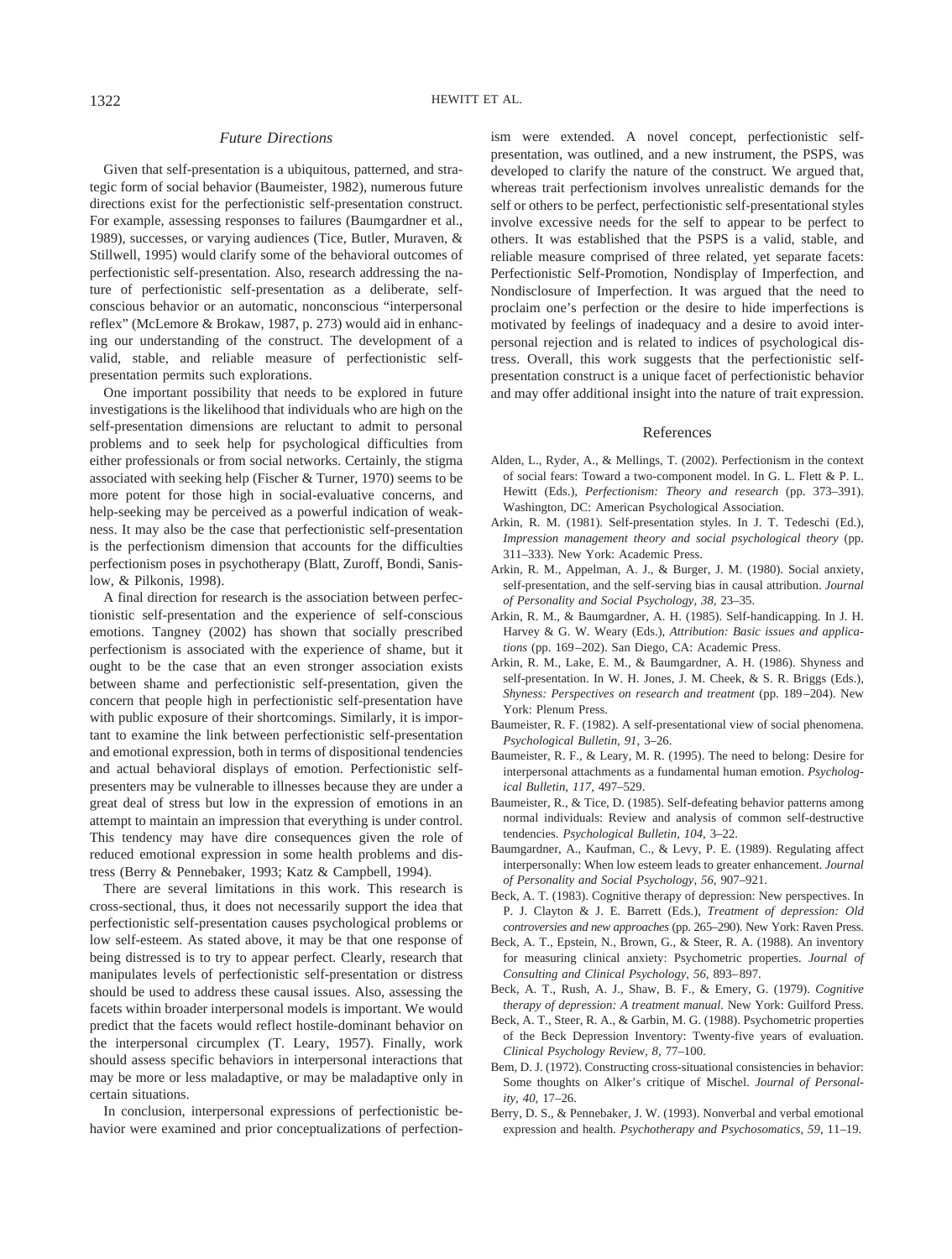- Blatt, S. J., & Schichman, S. (1983). Two primary configurations of psychopathology. *Psychoanalysis and Contemporary Thought, 6,* 187–254.
- Blatt, S. J., Zuroff, D. C., Bondi, C. M., Sanislow, C. A., & Pilkonis, P. A. (1998). When and how perfectionism impedes the brief treatment of depression: Further analyses of the National Institute of Mental Health Treatment of Depression Collaborative Research Program. *Journal of Consulting and Clinical Psychology, 66,* 423–428.
- Buss, A. H., & Finn, S. E. (1987). Classification of personality traits. *Journal of Personality and Social Psychology, 52,* 432–444.
- Carver, C. S., & Glass, D. C. (1976). The self-consciousness scale: A discriminant validity study. *Journal of Personality Assessment, 40,* 169– 172.
- Cattell, R. B. (1966). The scree test for the number of factors. *Multivariate Behavior Research, 1,* 140–161.
- Chang, E. C. (1998). Cultural differences, perfectionism, and suicide risk in a college population: Does social problem solving still matter? *Cognitive Therapy and Research, 22,* 237–254.
- Church, A. T., & Burke, P. J. (1994). Exploratory and confirmatory tests of the Big Five and Tellegen's three- and four-dimensional models. *Journal of Personality and Social Psychology, 66,* 93–114.
- Clance, P. R., & O'Toole, M. A. (1988). The impostor phenomena: An internal barrier to empowerment and achievement. *Women and Therapy, 6,* 51–64.
- Clark, D. M., & Wells, A. (1995). A cognitive model of social phobia. In R. G. Heimberg & M. R. Liebowitz (Eds.), *Social phobia: Diagnosis, assessment, and treatment* (pp. 69–93). New York: Guilford Press.
- Crocker, J., & Wolfe, C. T. (2001). Contingencies of self-worth. *Psychological Review, 108,* 593–623.
- Crowne, D. P., & Marlow, D. (1964). *The approval motive: Studies in evaluative dependence.* New York: Wiley.
- Davenport, E. C., Jr. (1990). Significance testing of congruence coefficients: A good idea? *Educational and Psychological Measurement, 50,* 289–296.
- Derlega, V., Metts, S., Petronio, S., & Margulis, S. (1993). *Self-disclosure.* Newbury Park, CA: Sage.
- Emmons, R. A. (1987). Narcissism: Theory and measurement. *Journal of Personality and Social Psychology, 52,* 11–17.
- Endler, N. S., Edwards, J. M., & Vitelli, R. (1991). *Endler Multidimensional Anxiety Scales (EMAS): Manual.* Los Angeles: Western Psychological Services.
- Endler, N. S., Edwards, J. M., Vitelli, R., & Parker, J. (1989). Assessment of state and trait anxiety: Endler Multidimensional Anxiety Scales. *Anxiety Research, 2,* 1–14.
- Fenigstein, A., Scheier, M. F., & Buss, A. H. (1975). Public and private self-consciousness: Assessment and theory. *Journal of Consulting and Clinical Psychology, 43,* 522–527.
- Festinger, L. (1954). A theory of social comparison processes. *Human Relations, 7,* 117–140.
- Fischer, E. H., & Turner, J. L. (1970). Orientations to seeking professional help: Development and research utility of an attitude scale. *Journal of Consulting and Clinical Psychology, 35,* 79–90.
- Flesch, R. (1979). *How to write plain English: A book for lawyers and consumers.* New York: Harper & Row.
- Flett, G. L., & Hewitt, P. L. (2002). *Perfectionism: Theory and research.* Washington, DC: American Psychological Association.
- Flett, G. L., Hewitt, P. L., Blankstein, K. R., & Gray, L. (1998). Psychological distress and the frequency of perfectionistic thinking. *Journal of Personality and Social Psychology, 75,* 1363–1381.
- Flett, G. L., Hewitt, P. L., Blankstein, K. R., & O'Brien, S. (1991). Perfectionism and learned resourcefulness in depression and self-esteem. *Personality and Individual Differences, 12,* 61–68.
- Flett, G. L., Hewitt, P. L., & DeRosa, T. (1996). Dimensions of perfectionism, psychosocial adjustment, and social skills. *Personality and Individual Differences, 20,* 143–150.
- Flett, G. L., Hewitt, P. L., Endler, N. S., & Tassone, C. (1994). Perfectionism and components of state and trait anxiety. *Current Psychology, 13,* 326–350.
- Flett, G. L., Hewitt, P. L., Oliver, J. M., & MacDonald, S. (2002). Perfectionism in children and their parents: A developmental analysis. In G. L. Flett & P. L. Hewitt (Eds.), *Perfectionism: Theory, research, and treatment* (pp. 89–132). Washington, DC: American Psychological Association.
- Flett, G. L., Pliner, P., & Blankstein, K. R. (1995). Preattributional dimensions in self-esteem and depressive symptomatology. *Journal of Social Behavior and Personality, 10,* 101–122.
- Floyd, F. J., & Widaman, K. F. (1995). Factor analysis in the development and refinement of clinical assessment instruments. *Psychological Assessment, 7,* 286–299.
- Frost, R. O., Marten, P. A., Lahart, C. M., & Rosenblate, R. (1990). The dimensions of perfectionism. *Cognitive Therapy and Research, 14,* 449–468.
- Frost, R. O., Trepanier, K. L., Brown, E. J., Heimberg, R. G., Juster, H. R., Makris, G. S., & Leung, A. W. (1997). Self-monitoring of mistakes among subjects high and low in perfectionistic concern over mistakes. *Cognitive Therapy and Research, 21,* 209–222.
- Frost, R. O., Turcotte, T. A., Heimberg, R. G., Mattia, J. I., Holt, C. S., & Hope, D. A. (1995). Reactions to mistakes among subjects high and low in perfectionistic concern over mistakes. *Cognitive Therapy and Research, 19,* 207–226.
- Goldberg, L. R. (1992). The development of markers for the Big-Five factor structure. *Psychological Assessment, 4,* 26–42.
- Goldsmith, R. E. (1986). Dimensionality of the Rosenberg Self-Esteem Scale. *Journal of Social Behavior and Personality, 1,* 253–264.
- Gorsuch, R. L. (1983). Three methods for analyzing limited time-series (N of 1) data. *Behavioral Assessment, 5,* 141–154.
- Gotlib, I. H. (1984). Depression and general psychopathology in university students. *Journal of Abnormal Psychology, 93,* 19–30.
- Habke, A. M., Hewitt, P. L., & Flett, G. L. (1999). Perfectionism and sexual satisfaction in intimate relationships. *Journal of Psychopathology and Behavior Assessment, 21,* 307–322.
- Harman, H. H. (1976). *Modern factor analysis.* Chicago: University of Chicago Press.
- Harris, R. N., & Snyder, C. R. (1986). The role of uncertain self-esteem in self-handicapping. *Journal of Personality and Social Psychology, 51,* 451–458.
- Heimberg, R. G., Mueller, G. P., Holt, C. S., Hope, D. A., & Liebowitz, M. R. (1992). Assessment of anxiety in social interaction and being observed by others: The social interaction anxiety scale and the social phobia scale. *Behavior Therapy, 23,* 53–73.
- Helmreich, R., & Stapp, J. (1974). Short forms of the Texas Social Behavior Inventory (TSBI): An objective measure of self-esteem. *Bulletin of the Psychonomic Society, 4,* 473–475.
- Helmreich, R., Stapp, J., & Ervin, C. (1974). The Texas Social Behavior Inventory (TSBI): An objective measure of self-esteem or social competence. *Journal Supplement Abstract Service: Catalog of Selected Documents in Psychology, 4,* 79.
- Hewitt, P. L., & Flett, G. L. (1991a). Dimensions of perfectionism in unipolar depression. *Journal of Abnormal Psychology, 100,* 98–101.
- Hewitt, P. L., & Flett, G. L. (1991b). Perfectionism in the self and social contexts: Conceptualization, assessment, and association with psychopathology. *Journal of Personality and Social Psychology, 60,* 456–470.
- Hewitt, P. L., & Flett, G. L. (1993a). Dimensions of perfectionism, daily stress, and depression: A test of the specific vulnerability hypothesis. *Journal of Abnormal Psychology, 102,* 58–65.
- Hewitt, P. L., & Flett, G. L. (1993b, August). Perfectionistic selfpresentation and maladjustment. In P. Hewitt (Chair), *Perfectionism and maladjustment: Refining concepts and establishing relations.* Sympo-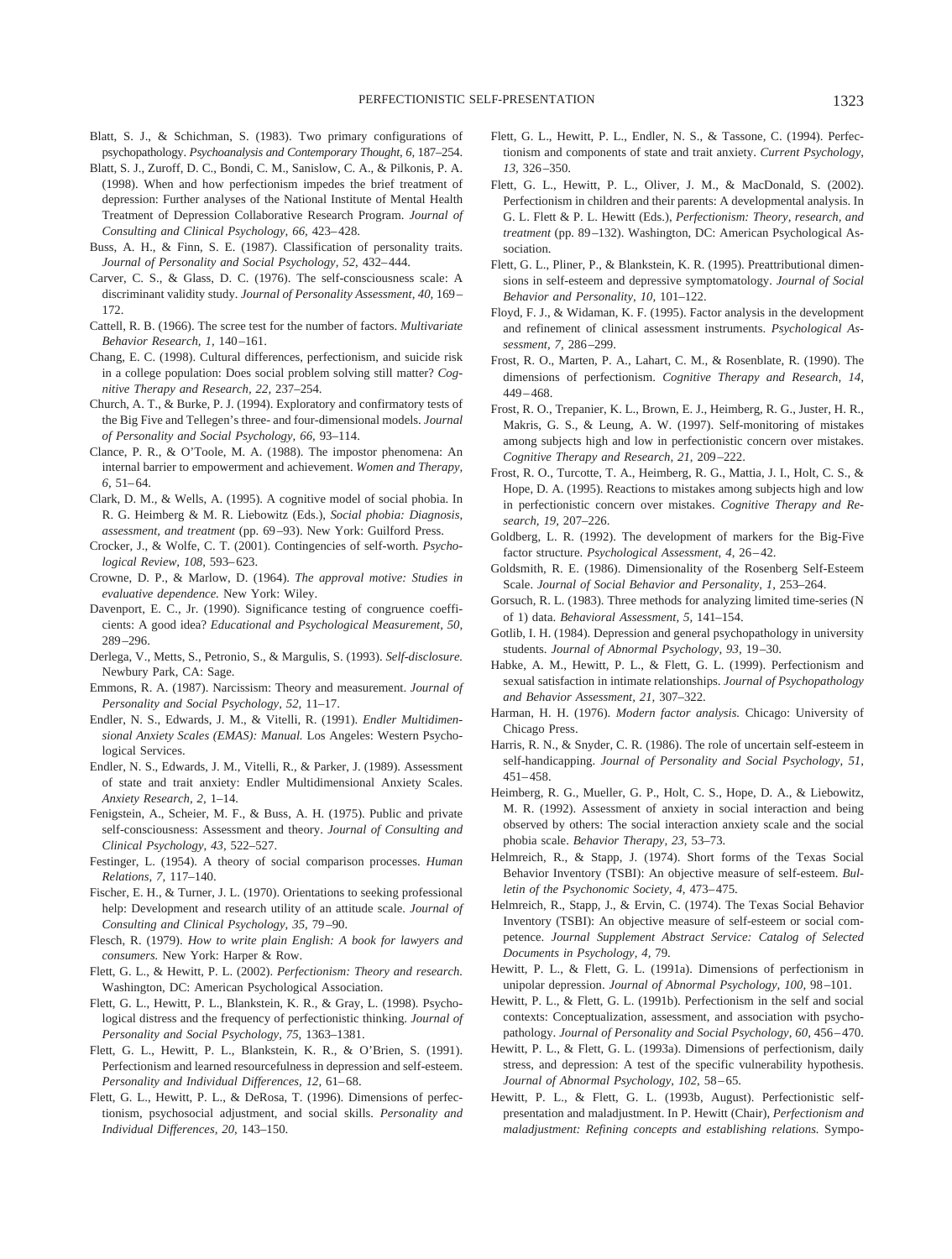sium conducted at the 101st Annual Convention of the American Psychological Association, Toronto, Ontario, Canada.

- Hewitt, P. L., & Flett, G. L. (2002). Perfectionism and stress processes in psychopathology. In G. L. Flett & P. L. Hewitt (Eds.), *Perfectionism: Theory, research, and treatment* (pp. 255–284). Washington, DC: American Psychological Association.
- Hewitt, P. L., Flett, G. L., & Ediger, E. (1996). Perfectionism and depression: Longitudinal assessment of a specific vulnerability hypothesis. *Journal of Abnormal Psychology, 105,* 276–280.
- Hewitt, P. L., Flett, G. L., & Mikail, S. F. (1995). Perfectionism and relationship adjustment in pain patients and their spouses. *Journal of Family Psychology, 9,* 335–347.
- Hewitt, P. L., Flett, G. L., & Turnbull, W. (1992). Perfectionism and Multiphasic Personality Inventory (MMPI) indices of personality disorder. *Journal of Psychopathology and Behavioral Assessment, 14,* 323–335.
- Hewitt, P. L., Flett, G. L., Turnbull-Donovan, W., & Mikail, S. F. (1991). The Multidimensional Perfectionism Scale: Reliability, validity, and psychometric properties in a psychiatric sample. *Psychological Assessment, 3,* 464–468.
- Hewitt, P. L., & Genest, M. (1990). The ideal self: Schematic processing of perfectionistic content in dysphoric university students. *Journal of Personality and Social Psychology, 59,* 802–808.
- Hewitt, P. L, Norton, G. R., Flett, G. L., Callander, L., & Cowan, T. (1998). Dimensions of perfectionism, hopelessness, and attempted suicide in a sample of alcoholics. *Suicide and Life Threatening Behavior, 28,* 395–406.
- Higgins, E. T. (1998). Promotion and prevention: Regulatory focus as a motivational principle. In M. P. Zanna (Ed.), *Advances in experimental social psychology* (Vol. 30, pp. 1–46). New York: Academic Press.
- Hobden, K., & Pliner, P. (1995). Self-handicapping and dimensions of perfectionism: Self-presentation vs. self-protection. *Journal of Research in Personality, 29,* 461–474.
- Holmes, S. W., Kertay, L., Adamson, L. B., Holland, C. L., & Clance, P. R. (1993). Measuring the impostor phenomenon: A comparison of Clance's IP Scale and Harvey's I-P Scale. *Journal of Personality Assessment, 60,* 48–59.
- Horney, K. (1950). *Neurosis and human growth.* New York: Norton.
- Horowitz, L. M., Rosenberg, S. E., Baer, B. A., Ureno, G., & Villasenor, V. S. (1988). Inventory of interpersonal problems: Psychometric properties and clinical applications. *Journal of Consulting and Clinical Psychology, 47,* 885–892.
- Hoyle, R. H., & Sowards, B. A. (1993). Self-monitoring and the regulation of social experience: A control-process model. *Journal of Social and Clinical Psychology, 12,* 280–306.
- Ichiyama, M. A., Colbert, D., Laramore, H., Heim, M., Carone, K., & Schmidt, J. (1993). Self-concealment and correlates of adjustment in college students. *Journal of College Student Psychotherapy, 7,* 55–68.
- Jackson, D. (1970). A sequential system for personality scale development. In C. D. Spielberger (Ed.), *Current topics in clinical and community psychology* (pp. 61–96). New York: Academic Press.
- James, W. (1890). *The principles of psychology.* Cambridge, MA: Harvard University Press.
- Janis, I. L., & Field, P. B. (1959). Sex differences and factors related to persuasibility. In C. I. Hovland & I. L. Janis (Eds.), *Personality and persuasibility* (pp. 55–68). New Haven, CT: Yale University Press.
- Joiner, T. E. (2001). Defensiveness predicts peer rejection of depressed children. *Behaviour Research and Therapy, 39,* 929–938.
- Joiner, T., & Coyne, J. C. (Eds.). (1999). *The interactional nature of depression: Advances in interpersonal approaches.* Washington, DC: American Psychological Association.
- Jones, R. G. (1969). A factored measure of Ellis' irrational belief system, with personality and maladjustment correlates (Doctoral dissertation, Texas Technological College, 1968). *Dissertation Abstracts International, 69,* 6443.

Jones, E. E., & Pittman, T. S. (1982). Toward a general theory of strategic

self-presentation. In J. Suls (Ed.), *Psychological perspectives on the self* (Vol. 1, pp. 231–262). Hillsdale, NJ: Erlbaum.

- Jorm, A. F., Christensen, H., Henderson, A., Jacomb, P. A., Korten, A. E., & Rodgers, B. (2000). Predicting anxiety and depression from personality: Is there a synergistic effect of neuroticism and extraversion? *Journal of Abnormal Psychology, 109,* 145–149.
- Juster, H. R., Heimberg, R. G., Frost, R. O., Holt, C. S., Mattia, J. I., & Faccenda, K. (1996). Social phobia and perfectionism. *Personality and Individual Differences, 3,* 403–410.
- Kanfer, F. H., & Hagerman, S. (1981). The role of self-regulation. In L. Rehm (Ed.), *Behavior therapy for depression: Present status and future directions* (pp. 143–179). New York: Academic Press.
- Katz, I. M., & Campbell, J. D. (1994). Ambivalence over emotional expression and well-being: Nomothetic and idiographic tests of the stress-buffering hypothesis. *Journal of Personality and Social Psychology, 67,* 513–524.
- Kelly, A. E., & Achter, J. A. (1995). Self-concealment and attitudes toward counselling in university students. *Journal of Counselling Psychology, 42,* 40–46.
- Kiesler, D. (1996). *Contemporary interpersonal theory and research: Personality, psychopathology, and psychotherapy.* New York: Wiley.
- Larson, D. G., & Chastain, R. L. (1990). Self-concealment: Conceptualization, measurement, and health implications. *Journal of Social and Clinical Psychology, 9,* 439–455.
- Leary, M. R. (1993). The interplay of private self-processes and interpersonal factors in self-presentation. In J. Suls (Ed.), *Psychological perspectives on the self: The self in social perspective* (pp. 127–155). Hillsdale, NJ: Erlbaum.
- Leary, M. R., & Kowalski, R. M. (1990). Impression management: A literature review and two-component model. *Psychological Bulletin, 107,* 34–47.
- Leary, M. R., & Kowalski, R. M. (1995). The self-presentation model of social phobia. In R. G. Heimberg & M. R. Liebowitz (Eds.), *Social phobia: Diagnosis, assessment, and treatment* (pp. 94–112). New York: Guilford Press.
- Leary, M. R., Tambor, E. S., Terdal, S. K., & Downs, D. L. (1995). Self-esteem as an interpersonal monitor: The sociometer hypothesis. *Journal of Personality and Social Psychology, 68,* 518–530.
- Leary, T. (1957). *Interpersonal diagnosis of personality: A functional theory and methodology of personality evaluation.* New York: Ronald Press.
- Lee, S. J., Quigley, B. M., Nesler, M. S., Corbett, A. B., & Tedeschi, J. T. (1999). Development of a self-presentation tactics scale. *Personality and Individual Differences, 26,* 701–722.
- Lennox, R., & Wolfe, R. (1984). Revision of the Self-Monitoring Scale. *Journal of Personality and Social Psychology, 46,* 1349–1364.
- Maddux, J. E., Norton, L. W., & Leary, M. E. (1988). Cognitive components of social anxiety: An investigation of the integration of selfpresentation theory and self-efficacy theory. *Journal of Social and Clinical Psychology, 6,* 180–190.
- Mattick, R. P., & Clarke, J. C. (1989). *Development and validation of measures of social phobia scrutiny fear and social interaction anxiety.* Unpublished manuscript.
- McCrae, R. R., & Costa, P. T., Jr. (1997). Personality trait structure as a human universal. *American Psychologist, 52,* 509–516.
- McCrae, R. R., Zonderman, A., Costa, P. T., Jr., Bond, M. H., & Paunonen, S. V. (1996). Evaluating replicability of factors in the Revised NEO Personality Inventory: Confirmatory factor analyses versus Procrustes rotation. *Journal of Personality and Social Psychology, 70,* 552–556.
- McLemore, C. W., & Brokaw, D. W. (1987). Personality disorders as dysfunctional interpersonal behavior. *Journal of Personality Disorders, 1,* 270–285.
- Meleshko, K. G. A., & Alden, L. E. (1993). Anxiety and self-disclosure: